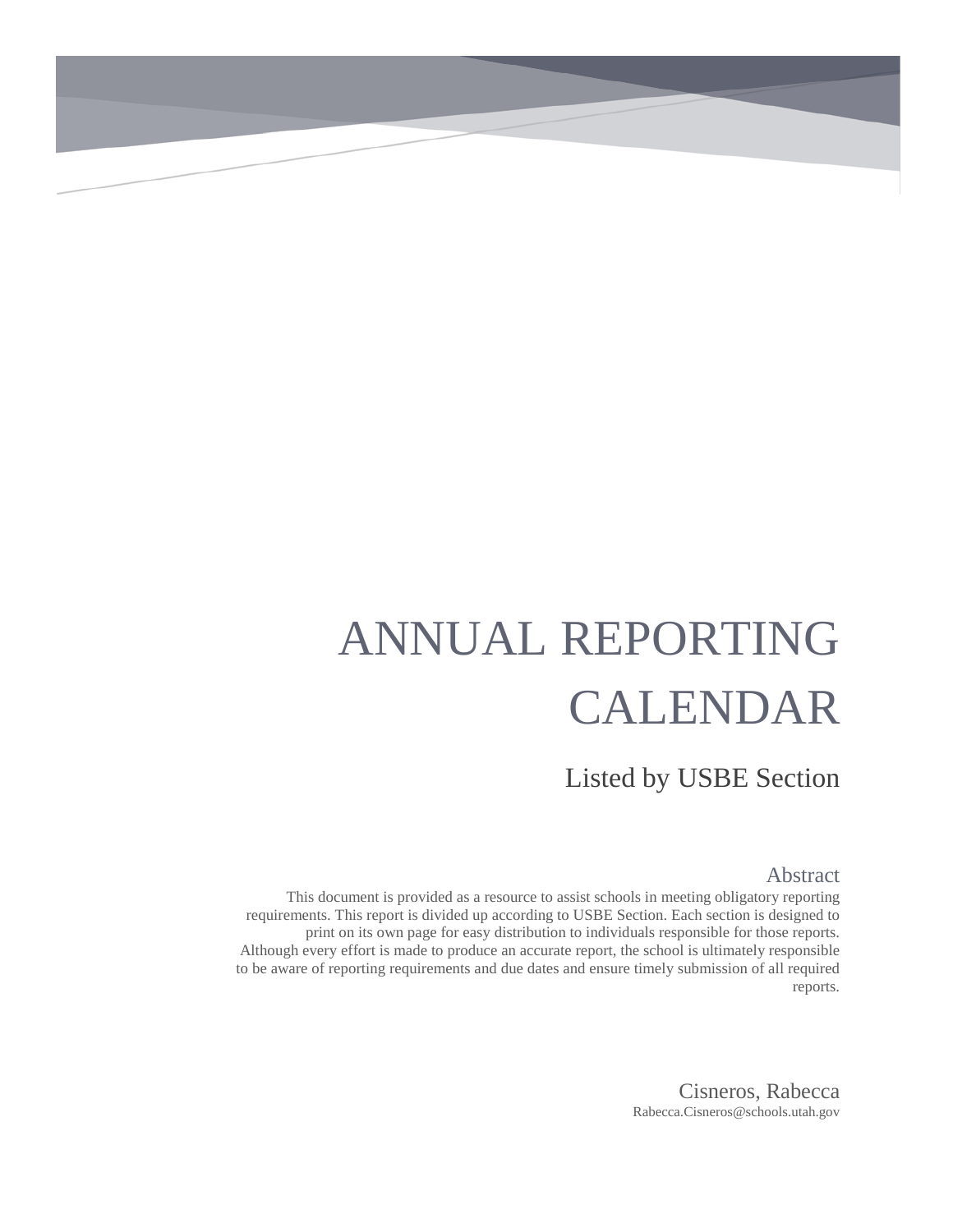## Annual Reporting Calendar (by section)<br>sy 2018-2019

#### Contents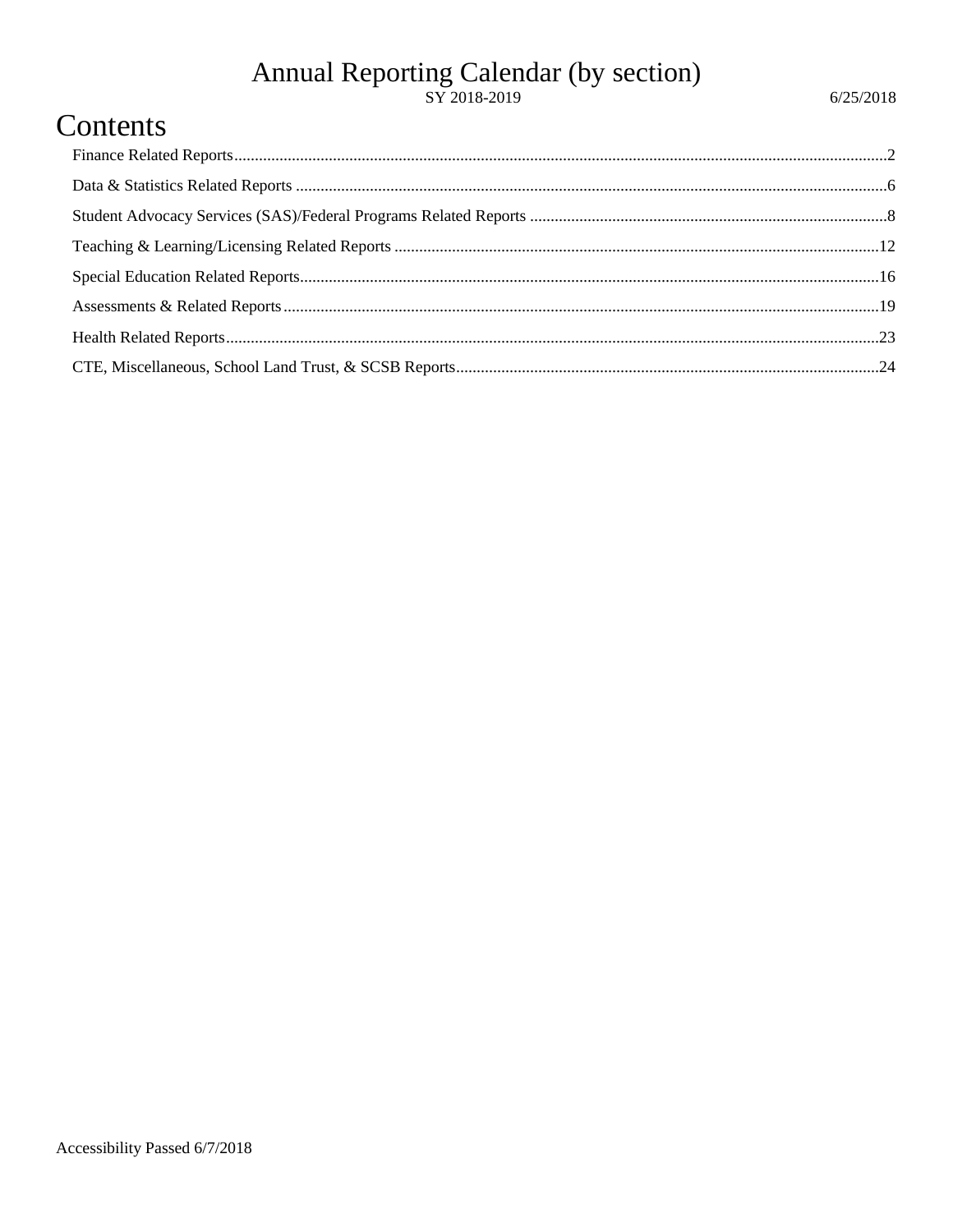<span id="page-2-0"></span>

| <b>Finance Related Reports</b> |                                                                                                                  |                                                                                                                                                      |                                                                                                                                                                                                                                                                                                                                                                                                                |
|--------------------------------|------------------------------------------------------------------------------------------------------------------|------------------------------------------------------------------------------------------------------------------------------------------------------|----------------------------------------------------------------------------------------------------------------------------------------------------------------------------------------------------------------------------------------------------------------------------------------------------------------------------------------------------------------------------------------------------------------|
| <b>Due Date</b>                | <b>Report</b>                                                                                                    | Contact                                                                                                                                              | <b>Notes</b>                                                                                                                                                                                                                                                                                                                                                                                                   |
| July                           |                                                                                                                  |                                                                                                                                                      |                                                                                                                                                                                                                                                                                                                                                                                                                |
| 1st                            | <b>Annual Assurances</b>                                                                                         | Kirin McInnis<br>kirin.mcinnis@schools.utah.gov<br><b>USBE Finance</b><br>801-538-7674                                                               | Signed by the Director; must be done<br>before current year funds are expended.<br>Not in UCA for 2018-2019 school year.<br>A fillable PDF will be sent to all<br>directors.                                                                                                                                                                                                                                   |
| <b>NLT</b><br>July 22          | File final budget for last year<br>and original budget for current<br>year to the Utah State Auditor<br>and USBE | Patricia Nelson<br><b>State Auditor's Office</b><br>801-538-1334<br>Von Hortin<br>von.hortin@schools.utah.gov<br><b>USBE Finance</b><br>801-538-7802 | Submit to USBE via UPEFS. 53G-7-<br>303(5) makes budgets due within 30 days<br>after adoption. Upload to State Auditors<br>website no later than 30 days after<br>adoption.<br>Note: the State Auditor will withhold all<br>State funding sources if the Charter<br>schools become delinquent in their<br>reporting.                                                                                           |
| 30 <sup>th</sup>               | <b>Utah Public Finance</b><br>(Transparency) Website<br>Submission                                               | Darrell Swenson<br><b>State Division of Finance</b><br>801-538-3059                                                                                  | For schools with annual revenues or<br>expenses greater than \$500,000.<br>Quarter Revenue & Expenses must be<br>uploaded within 30 days, except at year<br>end.<br>Note: the State Auditor will withhold all<br>State funding sources if the Charter<br>schools become delinquent in their<br>reporting. Recently, the Auditor has<br>decided this includes being delinquent in<br>reporting to Transparency. |
| 31st                           | Deposits and Investments<br>Report to the State Money<br>Management Council                                      | Ann Pedroza<br>Money Management Council<br>801-538-1883                                                                                              | <b>Money Management Council Website</b>                                                                                                                                                                                                                                                                                                                                                                        |
| 31 <sup>st</sup>               | File DWS wage report for prior<br>quarter                                                                        |                                                                                                                                                      |                                                                                                                                                                                                                                                                                                                                                                                                                |
| August                         |                                                                                                                  |                                                                                                                                                      |                                                                                                                                                                                                                                                                                                                                                                                                                |
|                                |                                                                                                                  |                                                                                                                                                      |                                                                                                                                                                                                                                                                                                                                                                                                                |
| September                      |                                                                                                                  |                                                                                                                                                      |                                                                                                                                                                                                                                                                                                                                                                                                                |
| 15 <sup>th</sup>               | Student Membership Audit for<br>prior year                                                                       | Kirin McInnis<br>kirin.mcinnis@schools.utah.gov<br><b>USBE</b> Finance<br>801-538-7674                                                               | To be conducted by an independent<br>auditor and submitted by your auditor to<br>the attention of USBE Finance. The<br>auditor must follow the procedures listed<br>in the Guide for Agreed-Upon Procedures<br><b>Engagements for Local Education</b><br>Agencies.                                                                                                                                             |
| 30 <sup>th</sup>               | <b>Utah Public Finance</b><br>(Transparency) Website<br>Submission: Annual Payroll<br>Data                       | Darrell Swenson<br><b>State Division of Finance</b><br>801-538-3059                                                                                  | For schools with annual revenues or<br>expenses greater than \$500,000.<br>Must be uploaded within 90 days after<br>year end.<br>Note: the State Auditor will withhold all<br>State funding sources if the Charter                                                                                                                                                                                             |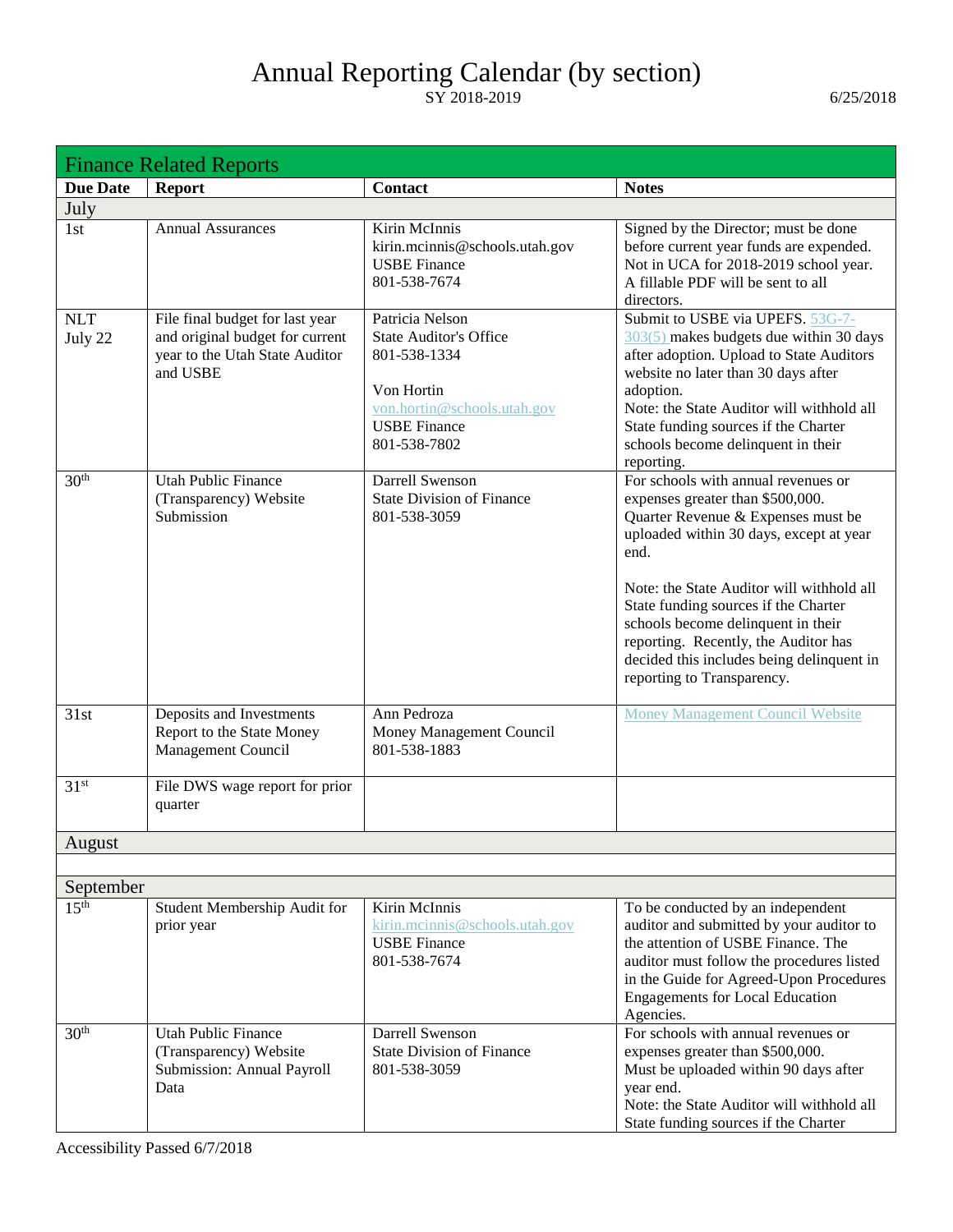|                  | <b>Finance Related Reports</b>                                                                                     |                                                                                                                                                                                                       |                                                                                                                                                                                                                                                                                                                                                               |
|------------------|--------------------------------------------------------------------------------------------------------------------|-------------------------------------------------------------------------------------------------------------------------------------------------------------------------------------------------------|---------------------------------------------------------------------------------------------------------------------------------------------------------------------------------------------------------------------------------------------------------------------------------------------------------------------------------------------------------------|
|                  |                                                                                                                    |                                                                                                                                                                                                       | schools become delinquent in their<br>reporting. Recently, the Auditor has<br>decided this includes being delinquent in<br>reporting to Transparency.                                                                                                                                                                                                         |
| October          |                                                                                                                    |                                                                                                                                                                                                       |                                                                                                                                                                                                                                                                                                                                                               |
| 1 <sup>st</sup>  | UPEFS, which includes<br><b>Annual Financial Report</b><br>(AFR) and Annual Program<br>Report (APR) for prior year | Von Hortin<br>von.hortin@schools.utah.gov<br><b>USBE</b> Finance<br>801-538-7670<br><b>Emily Britton</b><br><b>State Auditor's Office</b><br>801-310-0803                                             | Submit to USBE via UPEFS. Upload<br>the AFR to State Auditors website no<br>later than 180 days after year end.<br>Note: the State Auditor will withhold<br>all State funding sources if the Charter<br>schools become delinquent in their<br>reporting. Recently, the Auditor has<br>decided this includes being delinquent<br>in reporting to Transparency. |
| 30 <sup>th</sup> | <b>Utah Public Finance</b><br>(Transparency) Website<br>Submission                                                 | Darrell Swenson<br><b>State Division of Finance</b><br>801-538-3059                                                                                                                                   |                                                                                                                                                                                                                                                                                                                                                               |
| 30 <sup>th</sup> | File DWS wage report for prior<br>quarter                                                                          |                                                                                                                                                                                                       |                                                                                                                                                                                                                                                                                                                                                               |
| November         |                                                                                                                    |                                                                                                                                                                                                       |                                                                                                                                                                                                                                                                                                                                                               |
| 1 <sup>st</sup>  | <b>Utah Consolidated</b><br>Application (UCA)                                                                      | UCA helpdesk at 801-538-7604.                                                                                                                                                                         | Online application available at<br>https://www.uca.schools.utah.gov. Call<br>the UCA held desk for username /<br>password and technical assistance.<br>Online Application and LEA Planning<br>Tool must be complete.                                                                                                                                          |
| 1 <sup>st</sup>  | Fall Enrollment & Transfer<br><b>Student Documentation Audit</b><br>Report                                         | Kirin McInnis<br>kirin.mcinnis@schools.utah.gov<br><b>USBE</b> Finance<br>801-538-7674                                                                                                                | To be conducted by an independent<br>auditor and submitted by your auditor<br>to the attention of USBE Finance. The<br>auditor must follow the procedures<br>listed in the Guide for Agreed-Upon<br>Procedures Engagements for Local<br><b>Education Agencies.</b>                                                                                            |
| 15 <sub>th</sub> | Educator salary adjustments<br>per information in CACTUS                                                           | Cory Kanth<br>Cory.kanth@schools.utah.gov<br><b>USBE Finance</b><br>801-538-7660<br><b>Travis Rawlings</b><br>travis.rawlings@schools.utah.gov<br><b>USBE Teaching &amp; Learning</b><br>801-538-7601 | These reports provide the basis for<br>school allocations of funding to be used<br>toward educator salary adjustments,<br>professional staff cost, and classroom<br>supplies and materials. Schools need to<br>ensure their teacher data (including<br>FTEs, assignments, experience, and<br>degrees) is correct before this date.                            |
| 29 <sup>th</sup> | Management Letters and<br><b>Management Response</b><br>Letters for prior year                                     | Von Hortin<br>von.hortin@schools.utah.gov<br><b>USBE</b> Finance<br>801-538-7670                                                                                                                      |                                                                                                                                                                                                                                                                                                                                                               |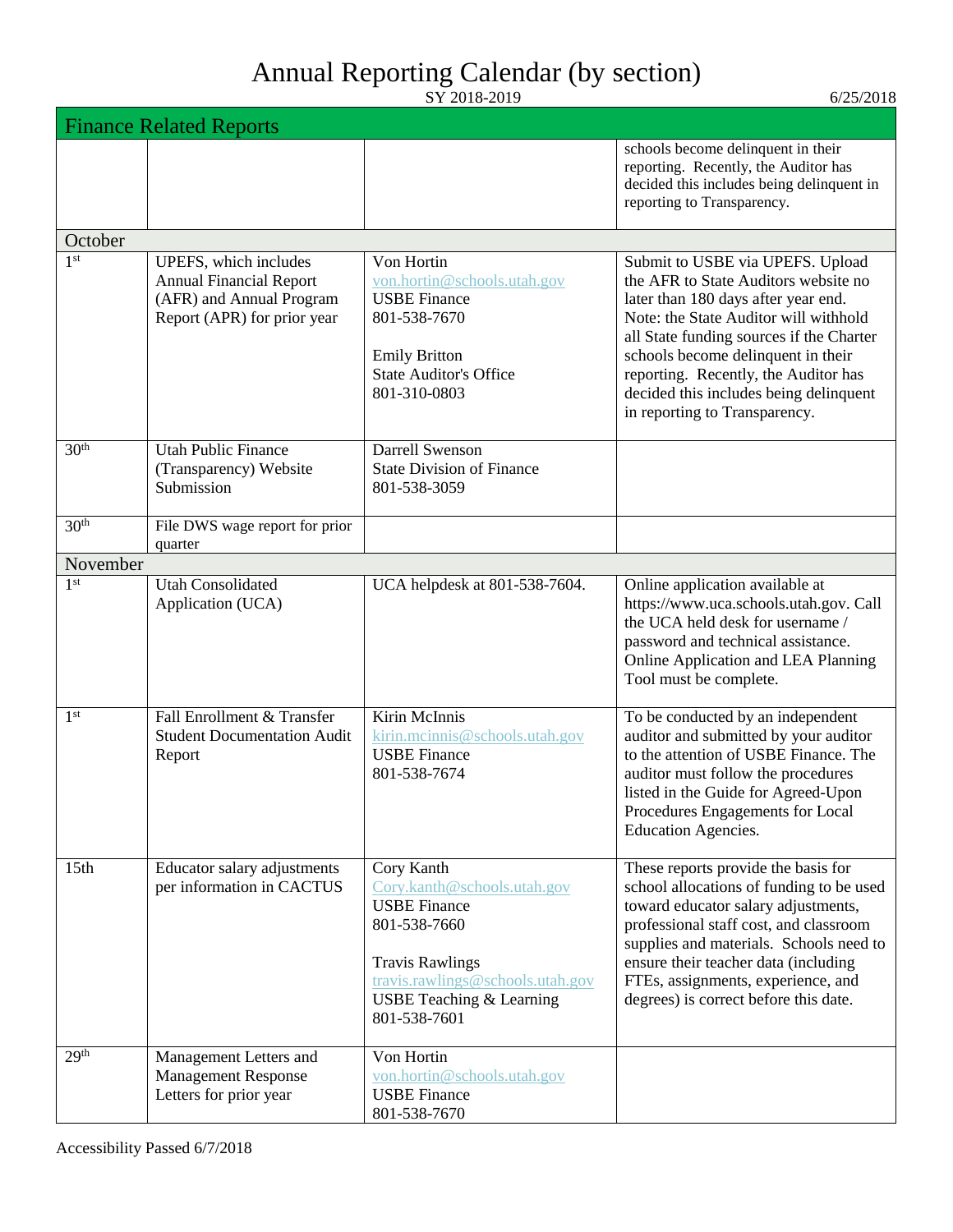|                  | <b>Finance Related Reports</b>                                                                  |                                                                                                                                 |                                                                                                                                                                                                                                                                                                                                                                                                                |
|------------------|-------------------------------------------------------------------------------------------------|---------------------------------------------------------------------------------------------------------------------------------|----------------------------------------------------------------------------------------------------------------------------------------------------------------------------------------------------------------------------------------------------------------------------------------------------------------------------------------------------------------------------------------------------------------|
| 29 <sup>th</sup> | Single Audit Report for prior<br>year (if applicable)                                           | Von Hortin<br>von.hortin@schools.utah.gov<br><b>USBE</b> Finance<br>801-538-7670                                                | All non-Federal entities that expend<br>\$500,000 or more of Federal awards in<br>a year are required to obtain an annual<br>audit in accordance with the Single<br>Audit Act.                                                                                                                                                                                                                                 |
| 30 <sup>th</sup> | <b>Audited Financial Statements</b><br>prior year                                               | Von Hortin<br>von.hortin@schools.utah.gov<br><b>USBE</b> Finance<br>801-538-7670                                                | Submit to USBE (will need to be<br>uploaded to the State Auditors website<br>by December 31st).                                                                                                                                                                                                                                                                                                                |
| December         |                                                                                                 |                                                                                                                                 |                                                                                                                                                                                                                                                                                                                                                                                                                |
| 15 <sup>th</sup> | Completion of the Indirect<br><b>Cost Information in UPEFS</b>                                  | Von Hortin<br>von.hortin@schools.utah.gov<br><b>USBE Finance</b><br>801-538-7670                                                | Complete if the school wants to have an<br>Indirect Cost Rate prepared for the<br>following year.                                                                                                                                                                                                                                                                                                              |
| 31 <sup>st</sup> | <b>Audited Financial Statements</b><br>for operating schools;<br><b>Financial Certification</b> | Kylie Cone<br><b>State Auditor's Office</b><br>801-538-1364<br>Patricia Nelson<br><b>State Auditor's Office</b><br>801-538-1334 | Upload to State Auditors website, due<br>180 days after year end.<br>For Nonoperating charters: AFR and<br>Agreed-Upon Procedures are due to<br>State Auditor.<br>Note: the State Auditor will withhold<br>all State funding sources if the Charter<br>schools become delinquent in their<br>reporting.                                                                                                        |
| January          |                                                                                                 |                                                                                                                                 |                                                                                                                                                                                                                                                                                                                                                                                                                |
| 30 <sup>th</sup> | <b>Utah Public Finance</b><br>(Transparency) Website<br>Submission                              | Darrell Swenson<br><b>State Division of Finance</b><br>801-538-3059                                                             | For schools with annual revenues or<br>expenses greater than \$500,000.<br>Quarter Revenue & Expenses must be<br>uploaded within 30 days, except at year<br>end.<br>Note: the State Auditor will withhold<br>all State funding sources if the Charter<br>schools become delinquent in their<br>reporting. Recently, the Auditor has<br>decided this includes being delinquent<br>in reporting to Transparency. |
| 31st             | Deposits and Investments<br>Report to the State Money<br>Management Council                     | Ann Pedroza<br>Money Management Council<br>801-538-1883                                                                         | Data as of December 31. Request for<br>report sent from Treasurer's office.<br>Report sent to: Utah Money<br>Management Council, PO BOX<br>142315, S.L.C., UT 84114-2315 or by<br>email attachment to<br>mmcouncil@utah.gov.                                                                                                                                                                                   |
| 31st             | File DWS wage report for<br>prior quarter                                                       |                                                                                                                                 |                                                                                                                                                                                                                                                                                                                                                                                                                |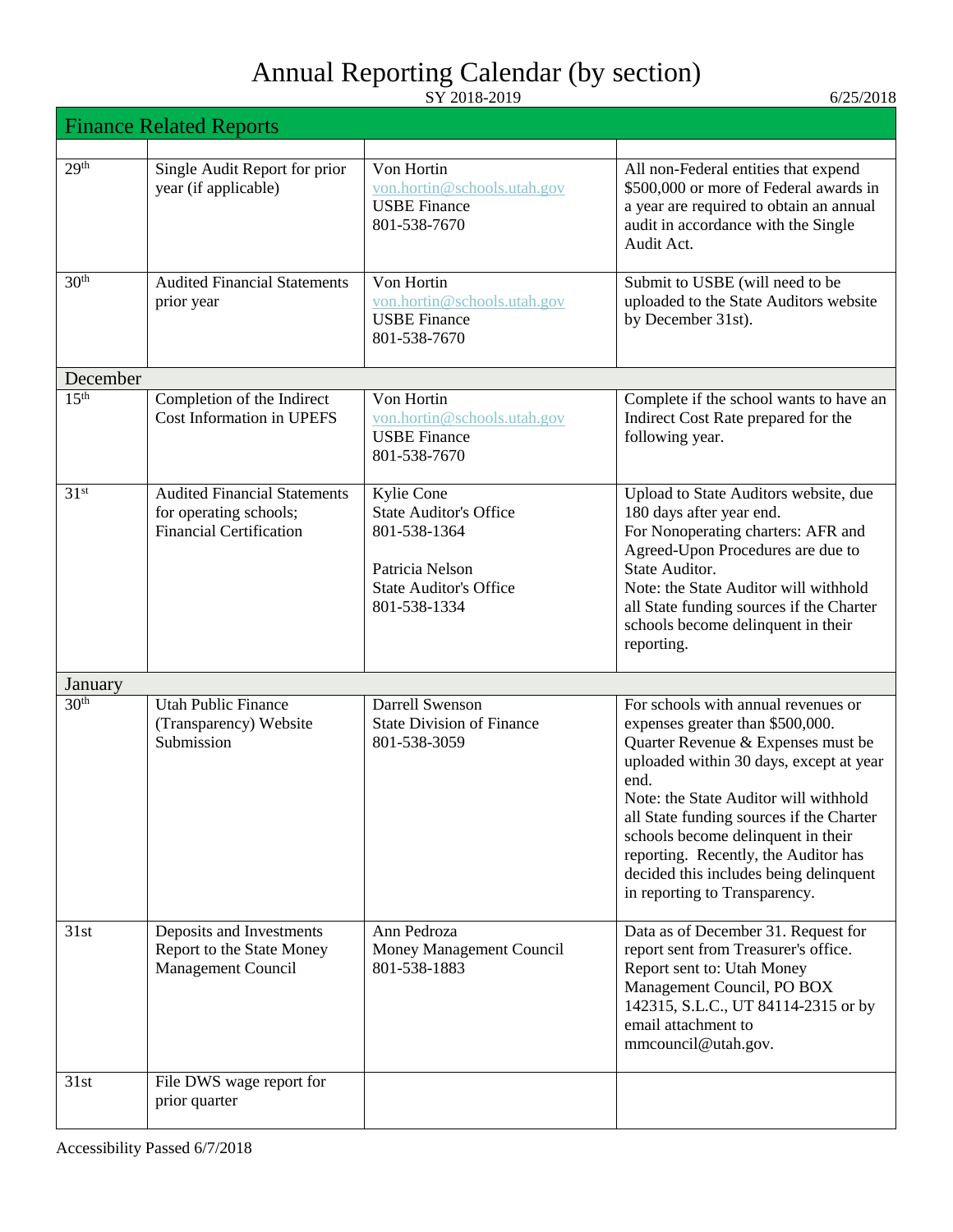|                  | <b>Finance Related Reports</b>                                     |                                                                     |                                                                                                                                                                                                                                                                                                                                                                                                                |
|------------------|--------------------------------------------------------------------|---------------------------------------------------------------------|----------------------------------------------------------------------------------------------------------------------------------------------------------------------------------------------------------------------------------------------------------------------------------------------------------------------------------------------------------------------------------------------------------------|
| February         |                                                                    |                                                                     |                                                                                                                                                                                                                                                                                                                                                                                                                |
|                  |                                                                    |                                                                     |                                                                                                                                                                                                                                                                                                                                                                                                                |
| March            |                                                                    |                                                                     |                                                                                                                                                                                                                                                                                                                                                                                                                |
|                  |                                                                    |                                                                     |                                                                                                                                                                                                                                                                                                                                                                                                                |
| April            |                                                                    |                                                                     |                                                                                                                                                                                                                                                                                                                                                                                                                |
| 30 <sup>th</sup> | <b>Utah Public Finance</b><br>(Transparency) Website<br>Submission | Darrell Swenson<br><b>State Division of Finance</b><br>801-538-3059 | For schools with annual revenues or<br>expenses greater than \$500,000.<br>Quarter Revenue & Expenses must be<br>uploaded within 30 days, except at year<br>end.<br>Note: the State Auditor will withhold<br>all State funding sources if the Charter<br>schools become delinquent in their<br>reporting. Recently, the Auditor has<br>decided this includes being delinquent<br>in reporting to Transparency. |
| 31st             | File DWS wage report for<br>prior quarter                          |                                                                     |                                                                                                                                                                                                                                                                                                                                                                                                                |
| May              |                                                                    |                                                                     |                                                                                                                                                                                                                                                                                                                                                                                                                |
|                  |                                                                    |                                                                     |                                                                                                                                                                                                                                                                                                                                                                                                                |
| June             |                                                                    |                                                                     |                                                                                                                                                                                                                                                                                                                                                                                                                |
| 30 <sup>th</sup> | Budget Adopted by governing<br>board                               |                                                                     | See SB 124 - Effective January 1, 2019,<br>deadline for adopting LEA's budget for<br>next fiscal year is June 30                                                                                                                                                                                                                                                                                               |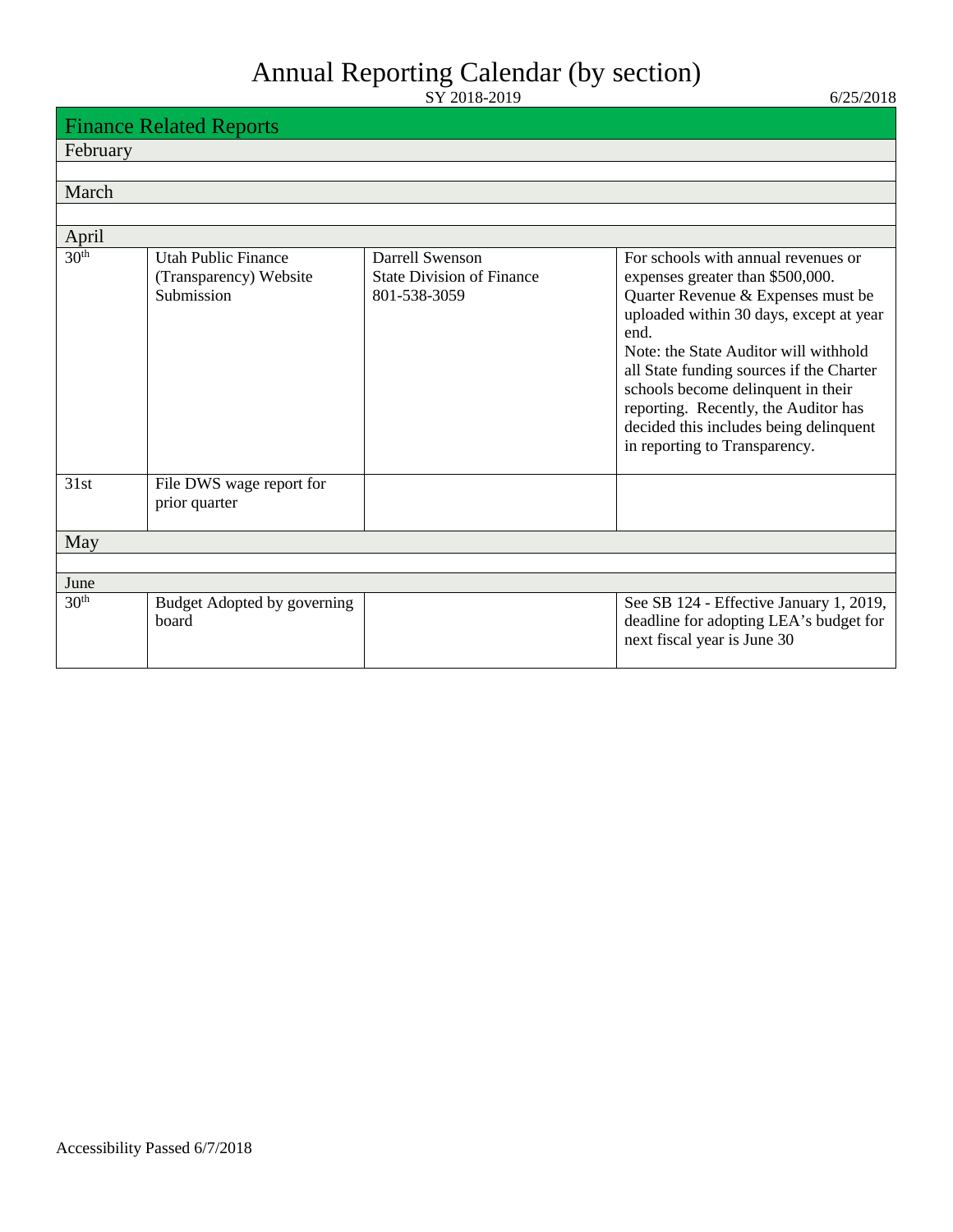<span id="page-6-0"></span>

| Data & Statistics Related Reports |                                                             |                                                                       |                                                                                    |
|-----------------------------------|-------------------------------------------------------------|-----------------------------------------------------------------------|------------------------------------------------------------------------------------|
| <b>Due Date</b>                   | <b>Report</b>                                               | Contact                                                               | <b>Notes</b>                                                                       |
| July                              |                                                             |                                                                       |                                                                                    |
| 10 <sup>th</sup>                  | Year End UTREx/Data                                         | For Technical Assistance:                                             | Upload then inspect file. Instructions and                                         |
|                                   | Clearinghouse upload                                        | 801-538-7800 option 2 or<br>utrexhelp@schools.utah.gov                | submissions are at the<br>datagateway.schools.utah.gov/UTREx                       |
|                                   |                                                             |                                                                       |                                                                                    |
|                                   |                                                             | For Other Assistance:                                                 |                                                                                    |
|                                   |                                                             | Malia McIlvenna<br>malia.mcilvenna@schools.utah.gov                   |                                                                                    |
|                                   |                                                             | <b>USBE Data &amp; Statistics</b>                                     |                                                                                    |
|                                   |                                                             | 801-538-7731                                                          |                                                                                    |
| <b>August</b> - September         |                                                             |                                                                       |                                                                                    |
|                                   |                                                             |                                                                       |                                                                                    |
| October                           |                                                             |                                                                       |                                                                                    |
| 10 <sub>th</sub>                  | UTREx/Data Clearinghouse<br>File Upload for Fall            | For Technical Assistance:<br>801-538-7800 option 2 or                 |                                                                                    |
|                                   | Enrollment                                                  | utrexhelp@schools.utah.gov                                            |                                                                                    |
|                                   |                                                             |                                                                       |                                                                                    |
|                                   |                                                             | For Other Assistance:                                                 |                                                                                    |
|                                   |                                                             | Malia McIlvenna<br>malia.mcilvenna@schools.utah.gov                   |                                                                                    |
|                                   |                                                             | <b>USBE Data &amp; Statistics</b>                                     |                                                                                    |
|                                   |                                                             | 801-538-7731                                                          |                                                                                    |
|                                   |                                                             |                                                                       |                                                                                    |
| 10 <sup>th</sup>                  | Graduation/Exit completion<br>code updates for the previous | <b>Randy Raphael</b><br>Randy.Raphael@schools.utah.gov                | Verify prior year exit codes for students<br>in grades 9-12 to confirm graduation, |
|                                   | school year are due                                         | <b>USBE Data &amp; Statistics</b>                                     | dropout, or continuing enrollment.                                                 |
|                                   |                                                             | 801-538-7908                                                          | There are no extensions given. Training                                            |
|                                   |                                                             |                                                                       | is available at: Graduation Training                                               |
| 10 <sup>th</sup>                  | Special Ed Single Year<br>Dropout/Event Dropout             | Lavinia Gripentrog<br>lavinia.gripentrog@schools.utah.gov             | Verify prior year exit codes for students                                          |
|                                   | updates for the previous                                    | <b>USBE Special Education</b>                                         | in grades 7-12 in Special Education<br>identified as single year (event)           |
|                                   | school year are due                                         | 801-538-7645                                                          | dropouts.                                                                          |
|                                   |                                                             |                                                                       | There are no extensions given. Training                                            |
|                                   |                                                             | Malia McIlvenna                                                       | documentation is available by request.                                             |
|                                   |                                                             | malia.mcilvenna@schools.utah.gov<br><b>USBE Data &amp; Statistics</b> |                                                                                    |
|                                   |                                                             | 801-538-7731                                                          |                                                                                    |
| November                          |                                                             |                                                                       |                                                                                    |
|                                   |                                                             |                                                                       |                                                                                    |
| December                          |                                                             |                                                                       |                                                                                    |
| 10 <sup>th</sup>                  | UTREx/Data Clearinghouse                                    | For Technical Assistance:                                             | Upload then inspect file. Instructions<br>and submissions are at the               |
|                                   | File Upload for December 1<br>Child Count enrollment        | 801-538-7800 option 2 or<br>utrexhelp@schools.utah.gov                | datagateway.schools.utah.gov/UTREx                                                 |
|                                   | report (SCRAM)                                              |                                                                       |                                                                                    |
|                                   |                                                             | For Other Assistance:                                                 |                                                                                    |
|                                   |                                                             | Malia McIlvenna                                                       |                                                                                    |
|                                   |                                                             | malia.mcilvenna@schools.utah.gov<br><b>USBE Data &amp; Statistics</b> |                                                                                    |
|                                   |                                                             | 801-538-7731                                                          |                                                                                    |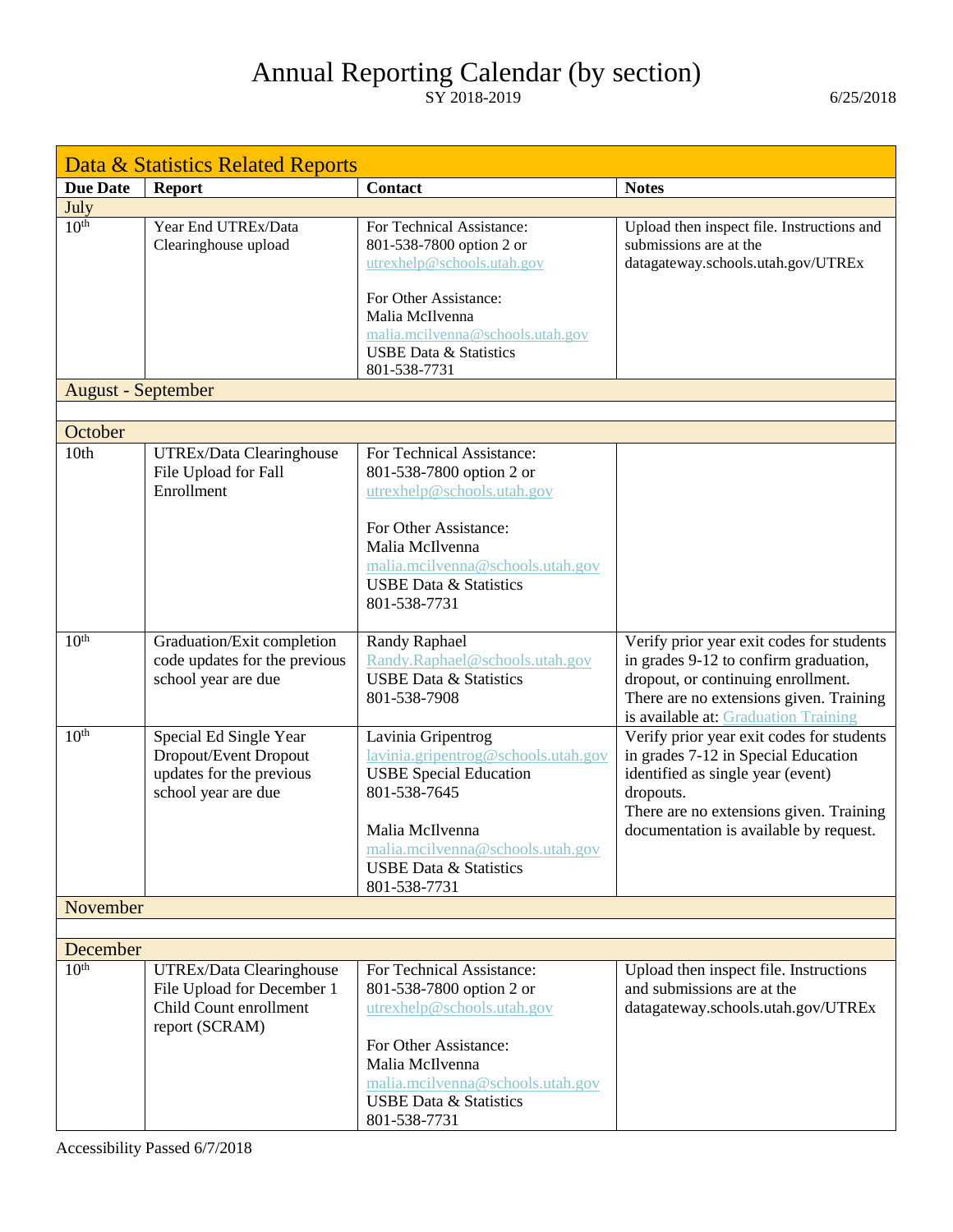| <b>Student Data Privacy Related Reports</b> |                                |                                  |                                                     |
|---------------------------------------------|--------------------------------|----------------------------------|-----------------------------------------------------|
| <b>Due Date</b>                             | <b>Report</b>                  | <b>Contact</b>                   | <b>Notes</b>                                        |
| July                                        |                                |                                  |                                                     |
| 1 <sup>st</sup>                             | Enter all student data         | David Sallay                     | LEA will certify that it is complete as             |
|                                             | elements shared with third     | David.sallay@schools.utah.gov    | of Oct 1 <sup>st</sup> and provide a description of |
|                                             | parties into the Board's Meta  | <b>USBE Data Privacy Auditor</b> | the process used to collect the list of             |
|                                             | Data Dictionary                | 801-538-7758                     | vendors and data elements.                          |
| August                                      |                                |                                  |                                                     |
| 1 <sup>st</sup>                             | Email name of data manager     | David Sallay                     | Each year, designate an individual to               |
|                                             |                                | David.sallay@schools.utah.gov    | act as a student data manager to fulfill            |
|                                             |                                | <b>USBE Data Privacy Auditor</b> | the responsibilities of a student data              |
|                                             |                                | 801-538-7758                     | manager                                             |
| September                                   |                                |                                  |                                                     |
|                                             |                                |                                  |                                                     |
| October                                     |                                |                                  |                                                     |
| 1 <sup>st</sup>                             | Provide the Superintendent a   | David Sallay                     | Send link or plan via email.                        |
|                                             | copy or link to the LEA's      | David.sallay@schools.utah.gov    |                                                     |
|                                             | Data Governance Plan &         | <b>USBE Data Privacy Auditor</b> |                                                     |
|                                             | <b>Information Technology</b>  | 801-538-7758                     |                                                     |
|                                             | Systems Security Plan.         |                                  |                                                     |
| No Specific Dates                           |                                |                                  |                                                     |
| Annually                                    | Publicly post the LEA's        | David Sallay                     |                                                     |
|                                             | definition of directory        | David.sallay@schools.utah.gov    |                                                     |
|                                             | information and describe       | <b>USBE Data Privacy Auditor</b> |                                                     |
|                                             | how a student data manager     | 801-538-7758                     |                                                     |
|                                             | may share personally           |                                  |                                                     |
|                                             | identifiable information that  |                                  |                                                     |
|                                             | is directory information.      |                                  |                                                     |
| Annually                                    | Provide training regarding     | David Sallay                     | School employees annually submit a                  |
|                                             | the confidentiality of student | David.sallay@schools.utah.gov    | certified statement to the LEA's student            |
|                                             | data to any employee with      | <b>USBE Data Privacy Auditor</b> | data manager, certifying that the school            |
|                                             | access to education records    | 801-538-7758                     | employee completed the LEA's                        |
|                                             | as defined in FERPA.           |                                  | required student privacy training and               |
|                                             | Send materials used for        |                                  | understands student privacy                         |
|                                             | trainings and the date in      |                                  | requirements.                                       |
|                                             | which it was accomplished.     |                                  |                                                     |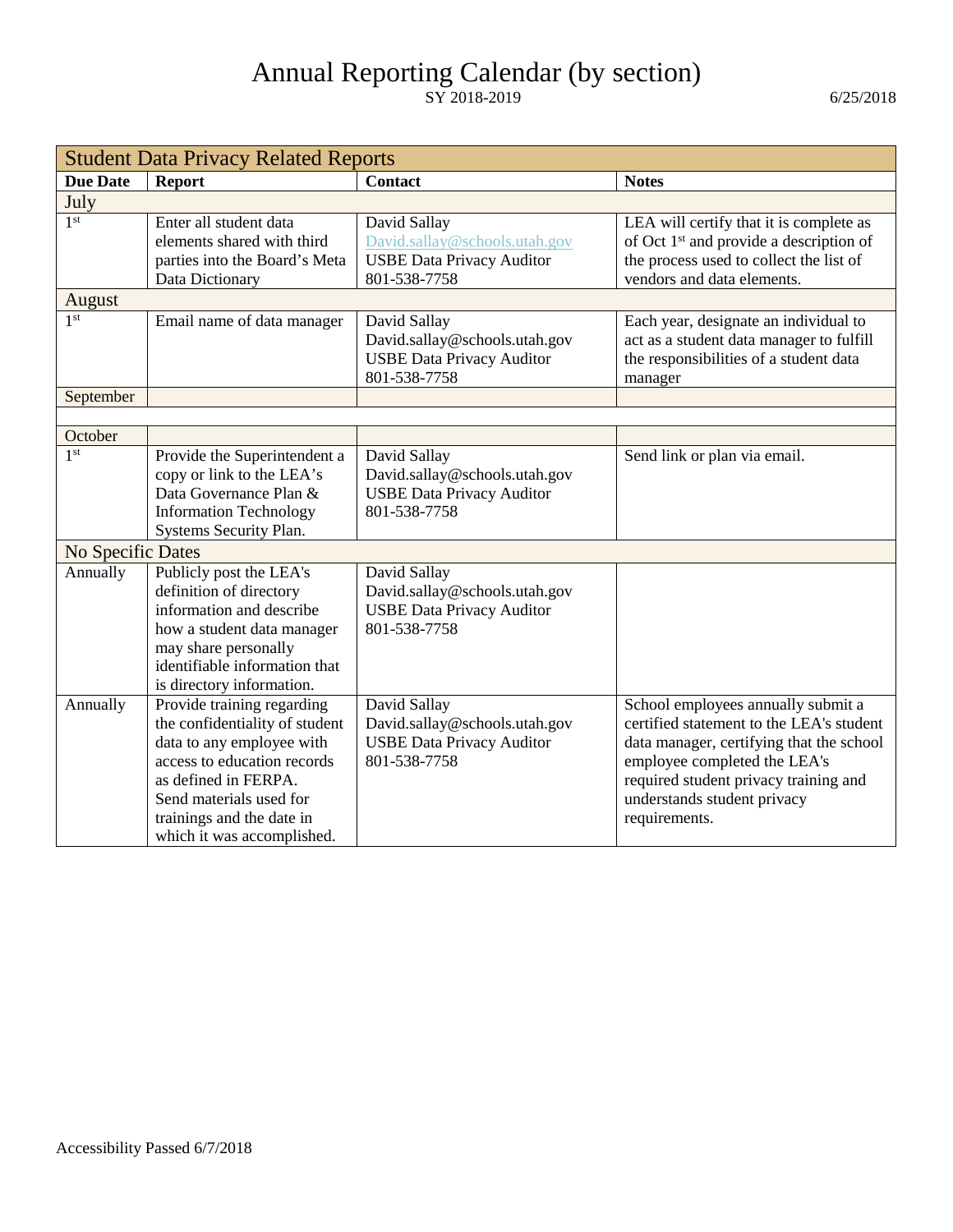<span id="page-8-0"></span>

| <b>Student Advocacy Services (SAS)/Federal Programs Related Reports</b> |                                                                                                                                                       |                                                                                                                                                                                                                       |                                                                                                                                                                                                                                                                                                                                                                                                                                                                    |
|-------------------------------------------------------------------------|-------------------------------------------------------------------------------------------------------------------------------------------------------|-----------------------------------------------------------------------------------------------------------------------------------------------------------------------------------------------------------------------|--------------------------------------------------------------------------------------------------------------------------------------------------------------------------------------------------------------------------------------------------------------------------------------------------------------------------------------------------------------------------------------------------------------------------------------------------------------------|
| <b>Due Date</b>                                                         | <b>Report</b>                                                                                                                                         | <b>Contact</b>                                                                                                                                                                                                        | <b>Notes</b>                                                                                                                                                                                                                                                                                                                                                                                                                                                       |
| July                                                                    |                                                                                                                                                       |                                                                                                                                                                                                                       |                                                                                                                                                                                                                                                                                                                                                                                                                                                                    |
| 16 <sup>th</sup>                                                        | Check the Out of School Youth<br>(OOSY) Report for students<br>earning a GED or an Adult<br><b>Education Carnegie unit</b><br>diploma (if applicable) | <b>Brian Olmstead</b><br>brian.olmstead@schools.utah.gov<br><b>USBE Adult Education</b><br>801-538-7824                                                                                                               | The OOSY Report may be accessed via a<br>link in UTREx. It lists the names and<br>completion data for out-of-school youth<br>who successfully completed the GED or<br>an adult education diploma during that<br>same program year. These students may<br>currently be listed as a dropout; it is up to<br>the LEA to update any of their student<br>statuses to completer or graduate.                                                                             |
| 30 <sup>th</sup>                                                        | Title 1 Reimbursement                                                                                                                                 | Sandi Grant<br>Sandra.grant@schools.utah.gov<br><b>USBE Federal Programs</b><br>801-538-7844                                                                                                                          | Last date for reimbursement request for<br>time period up-to and including June 30 <sup>th.</sup>                                                                                                                                                                                                                                                                                                                                                                  |
| August                                                                  |                                                                                                                                                       |                                                                                                                                                                                                                       |                                                                                                                                                                                                                                                                                                                                                                                                                                                                    |
| 1 <sup>st</sup>                                                         | Drop Out Report grades 9-12                                                                                                                           | Corby Eason<br>Corby.eason@schools.utah.gov<br><b>Student Advocacy Services</b><br>801-538-7863                                                                                                                       | Sent via Survey Monkey or the Data<br>Gateway. Report for the previous year.<br>See R277-606-4                                                                                                                                                                                                                                                                                                                                                                     |
| September                                                               |                                                                                                                                                       |                                                                                                                                                                                                                       |                                                                                                                                                                                                                                                                                                                                                                                                                                                                    |
| 18 <sup>th</sup>                                                        | Check the Out of School Youth<br>(OOSY) Report for students<br>earning a GED or an Adult<br><b>Education Carnegie unit</b><br>diploma (if applicable) | <b>Brian Olmstead</b><br>brian.olmstead@schools.utah.gov<br><b>USBE Adult Education</b><br>801-538-7824                                                                                                               | The OOSY Report may be accessed via a<br>link in UTREx. It lists the names and<br>completion data for out-of-school youth<br>who successfully completed the GED or<br>an adult education diploma during that<br>same program year. These students may<br>currently be listed as a dropout; it is up to<br>the LEA to update any of their student<br>statuses to completer or graduate.                                                                             |
| October                                                                 |                                                                                                                                                       |                                                                                                                                                                                                                       |                                                                                                                                                                                                                                                                                                                                                                                                                                                                    |
| 1 <sup>st</sup>                                                         | <b>Cactus Verification of Licensed</b><br>School Counselors for Board<br>Ratio Report                                                                 | Kim Herrera<br>Kim.herrera@schools.utah.gov<br>School Counseling Program<br>Specialist<br>801-538-7647<br><b>Holly Todd</b><br>Holly.Todd@schools.utah.gov<br>School Counseling Program<br>Specialist<br>801-538-7643 | In accordance to R277-462, USBE staff is<br>required to gather information regarding<br>counselor to student ratios by LEA and<br>report this information to USBE. LEAs<br>not meeting the recommended school<br>counselor to student ratio of 1:350 or<br>better, as an average, are required to<br>submit a plan, by May 1, for how they<br>intend to meet this ratio. The report is<br>completed using data collected as of<br>October 1 student enrollment and |
|                                                                         |                                                                                                                                                       |                                                                                                                                                                                                                       | licensed school counselor FTE counts in<br>CACTUS.                                                                                                                                                                                                                                                                                                                                                                                                                 |
| $3^{rd} - 10^{th}$                                                      | Download the Out of School<br>Youth (OOSY) report and<br>update SIS prior to October<br>UTREx submission (if<br>applicable)                           | <b>Brian Olmstead</b><br>brian.olmstead@schools.utah.gov<br><b>USBE Adult Education</b><br>801-538-7824                                                                                                               | The OOSY Report may be accessed via<br>a link in UTREx. It lists the names and<br>completion data for out-of-school youth<br>who successfully completed the GED<br>or an adult education diploma during                                                                                                                                                                                                                                                            |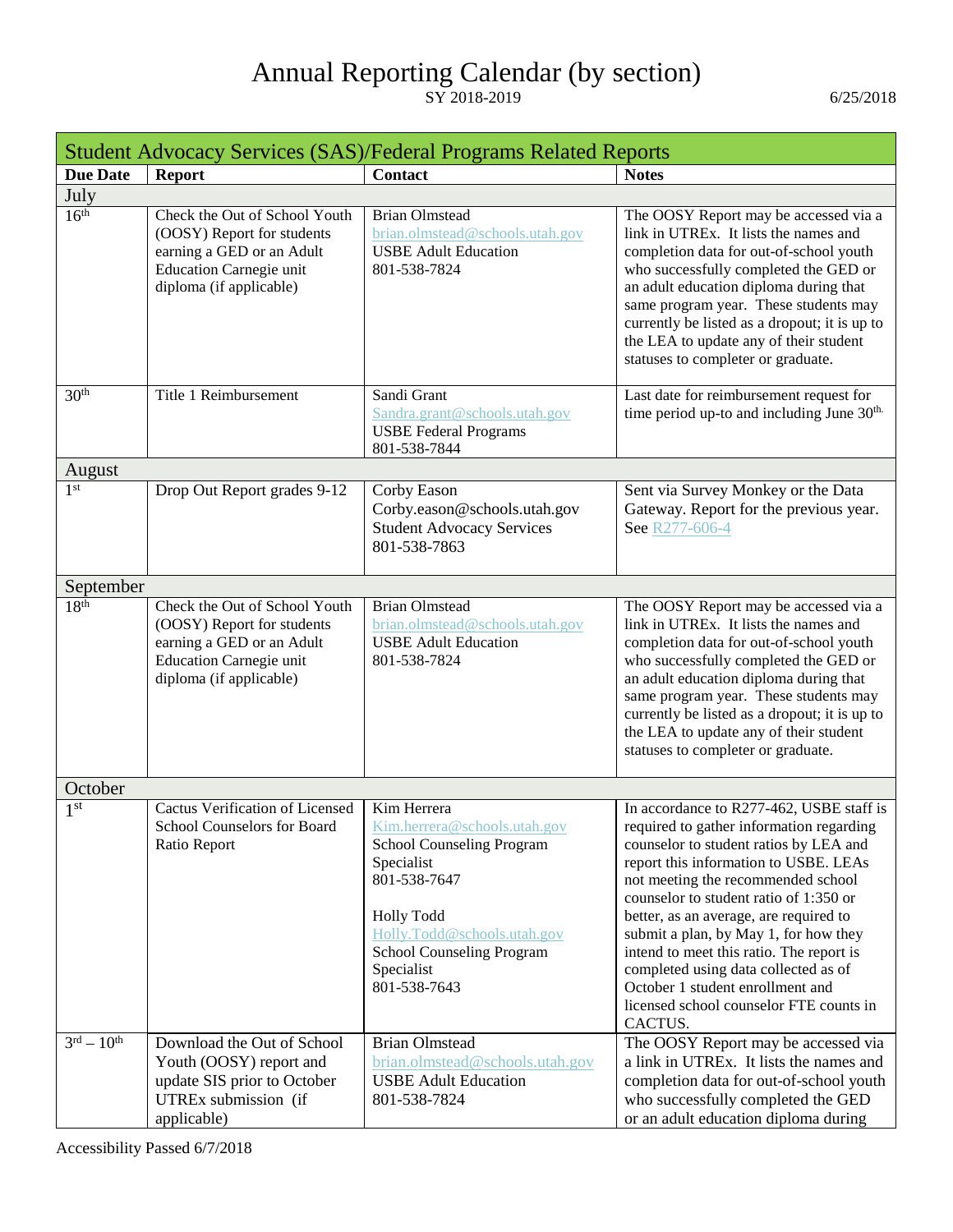|                  |                                                                                                                        | <b>Student Advocacy Services (SAS)/Federal Programs Related Reports</b>                                                                                                                      |                                                                                                                                                                                                                                                           |
|------------------|------------------------------------------------------------------------------------------------------------------------|----------------------------------------------------------------------------------------------------------------------------------------------------------------------------------------------|-----------------------------------------------------------------------------------------------------------------------------------------------------------------------------------------------------------------------------------------------------------|
|                  |                                                                                                                        |                                                                                                                                                                                              | that same program year. These students<br>may currently be listed as a dropout; it<br>is up to the LEA to update any of their<br>student statuses to completer or<br>graduate.<br>This is the final OOSY Report with<br>cumulative data from 7/1 to 9/30. |
| 15 <sup>th</sup> | Cactus Verification of Licensed<br>School Counselors for Board<br>Ratio Report                                         | Kim Herrera<br>School Counseling Program<br>Specialist<br>801-538-7647<br><b>Holly Todd</b><br>School Counseling Program<br>Specialist<br>801-538-7643                                       | Recipients of the SBMH grant must<br>submit the annual Accountability Report<br>for each school receiving funding which<br>indicates the hiring of qualified<br>personnel.                                                                                |
| 30 <sup>th</sup> | <b>Title I Reimbursement</b>                                                                                           | Sandra Grant<br>sandra.grant@schools.utah.gov<br><b>USBE Title I Programs</b><br>801-538-7704                                                                                                | Last date for reimbursement request for<br>time period up-to and including<br>September 30 <sup>th</sup>                                                                                                                                                  |
| 30 <sup>th</sup> | Deadline for Finalized Drop<br>Out Report grades 9-12                                                                  | Corby Eason<br>Corby.eason@schools.utah.gov<br><b>Student Advocacy Services</b><br>801-538-7863                                                                                              | Sent via Survey Monkey or Data<br>Gateway. Report for the previous year.<br>See R277-606-4                                                                                                                                                                |
| 30 <sup>th</sup> | <b>Grant for School Based Mental</b><br>Health (SBMH) Services<br>Recipient Accountability<br>Report                   | Sandra Grant<br>sandra.grant@schools.utah.gov<br><b>USBE</b> Title I Programs<br>801-538-7704                                                                                                | Last date for reimbursement request for<br>time period up-to and including<br>September 30 <sup>th</sup>                                                                                                                                                  |
| November         |                                                                                                                        |                                                                                                                                                                                              |                                                                                                                                                                                                                                                           |
| 15 <sup>th</sup> | <b>Title I Waiver Request</b>                                                                                          | Sandra Grant<br>sandra.grant@schools.utah.gov<br><b>USBE Federal Programs</b><br>801-538-7844                                                                                                | Waiver request for carryover greater<br>than 15% due                                                                                                                                                                                                      |
| December         |                                                                                                                        |                                                                                                                                                                                              |                                                                                                                                                                                                                                                           |
| 1 <sup>st</sup>  | Annual Title I Desktop<br>monitoring instrument (DMI)<br>(for all LEAs who accept Title<br>I, Title III, or SIG funds) | Sandra Grant<br>sandra.grant@schools.utah.gov<br><b>USBE Title I Programs</b><br>801-538-7704<br>Val Murdock<br>val.murdock@schools.utah.gov<br><b>USBE Title I Programs</b><br>801-538-7975 |                                                                                                                                                                                                                                                           |
| January          |                                                                                                                        |                                                                                                                                                                                              |                                                                                                                                                                                                                                                           |
|                  |                                                                                                                        |                                                                                                                                                                                              |                                                                                                                                                                                                                                                           |
| February         |                                                                                                                        |                                                                                                                                                                                              |                                                                                                                                                                                                                                                           |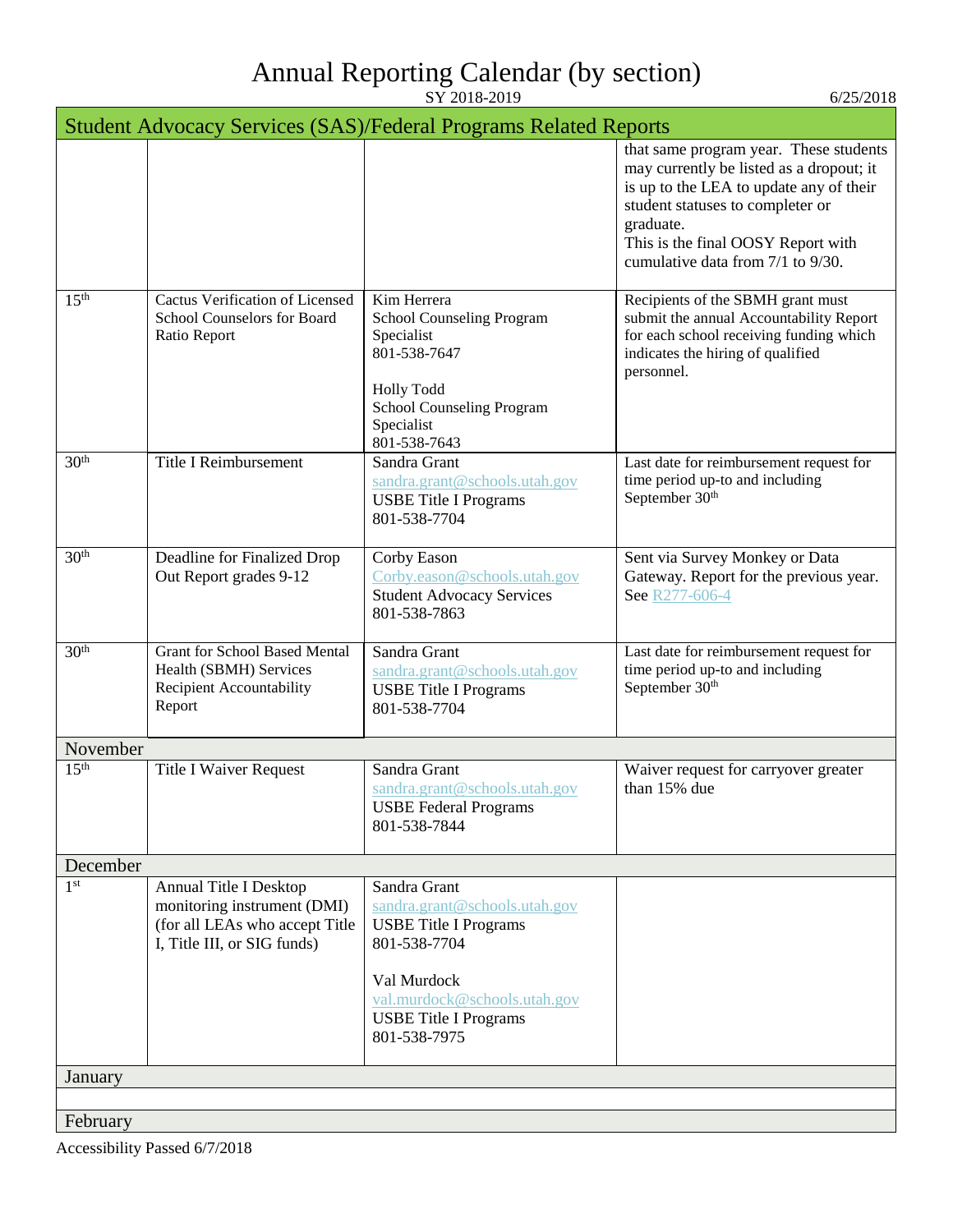| <b>Student Advocacy Services (SAS)/Federal Programs Related Reports</b> |                                         |                                                                                                                                                               |                                                                                                                                                                                                                                                                                                                                                                                                                                                                                                                                                                                                                                                            |
|-------------------------------------------------------------------------|-----------------------------------------|---------------------------------------------------------------------------------------------------------------------------------------------------------------|------------------------------------------------------------------------------------------------------------------------------------------------------------------------------------------------------------------------------------------------------------------------------------------------------------------------------------------------------------------------------------------------------------------------------------------------------------------------------------------------------------------------------------------------------------------------------------------------------------------------------------------------------------|
|                                                                         |                                         |                                                                                                                                                               |                                                                                                                                                                                                                                                                                                                                                                                                                                                                                                                                                                                                                                                            |
| March                                                                   |                                         |                                                                                                                                                               |                                                                                                                                                                                                                                                                                                                                                                                                                                                                                                                                                                                                                                                            |
|                                                                         |                                         |                                                                                                                                                               |                                                                                                                                                                                                                                                                                                                                                                                                                                                                                                                                                                                                                                                            |
| April                                                                   |                                         |                                                                                                                                                               |                                                                                                                                                                                                                                                                                                                                                                                                                                                                                                                                                                                                                                                            |
| May                                                                     |                                         |                                                                                                                                                               |                                                                                                                                                                                                                                                                                                                                                                                                                                                                                                                                                                                                                                                            |
| 1st                                                                     | Program Self-Evaluation                 | Kim Herrera<br>School Counseling Program<br>Specialist<br>801-538-7647<br><b>Holly Todd</b><br>School Counseling Program<br>Specialist<br>801-538-7643        | An annual self-evaluation, using the<br>performance review document, is an<br>online survey that is required annually for<br>all schools as part of the school<br>counseling program funding process. The<br>survey link is available from April 1 -<br>May 1 of each school year.                                                                                                                                                                                                                                                                                                                                                                         |
| 1 <sup>st</sup>                                                         | Electronic Report of Interim<br>Reviews | Kim Herrera<br>School Counseling Program<br>Specialist<br>801-538-7647<br><b>Holly Todd</b><br>School Counseling Program<br>Specialist<br>801-538-7643        | Approved school counseling programs<br>are required to submit an Interim Review<br>Report every 3-years.                                                                                                                                                                                                                                                                                                                                                                                                                                                                                                                                                   |
| 1 <sup>st</sup>                                                         | New Schools Letter of Intent            | Kim Herrera<br>School Counseling Program<br>Specialist<br>801-538-7647<br><b>Holly Todd</b><br>School Counseling Program<br>Specialist<br>801-538-7643        | New schools requesting school<br>counseling program funding must submit<br>a letter of intent by May 1. Refer to<br>Chapter 5 of the Utah College and Career<br><b>Readiness School Counseling Program</b><br>Model for further guidance.                                                                                                                                                                                                                                                                                                                                                                                                                  |
| June                                                                    |                                         |                                                                                                                                                               |                                                                                                                                                                                                                                                                                                                                                                                                                                                                                                                                                                                                                                                            |
| 1 <sup>st</sup>                                                         | Request for Funding (RFF)               | Kim Herrera<br><b>School Counseling Program</b><br>Specialist<br>801-538-7647<br><b>Holly Todd</b><br>School Counseling Program<br>Specialist<br>801-538-7643 | Funding appropriated by the Utah State<br>Legislature for the continuation of the<br>School Counseling Program will be<br>available to districts through the RFF<br>application process. The school districts<br>or charter schools will receive continued<br>support from this funding source<br>provided by the Utah State Legislature<br>through the Utah State Board of<br>Education based upon performance and<br>adherence to the standards cited in Utah<br>State Board of Education Rule R277-462-<br>3. Disbursement criteria shall remain<br>consistent with the enrollment allocations<br>and priority for funding noted in R277-<br>$462 - 3.$ |
| 1 <sup>st</sup>                                                         | Data Projects                           | Kim Herrera<br>School Counseling Program<br>Specialist                                                                                                        | Schools receiving Utah College and<br>Career Readiness School Counseling<br>Program funds are required to submit a                                                                                                                                                                                                                                                                                                                                                                                                                                                                                                                                         |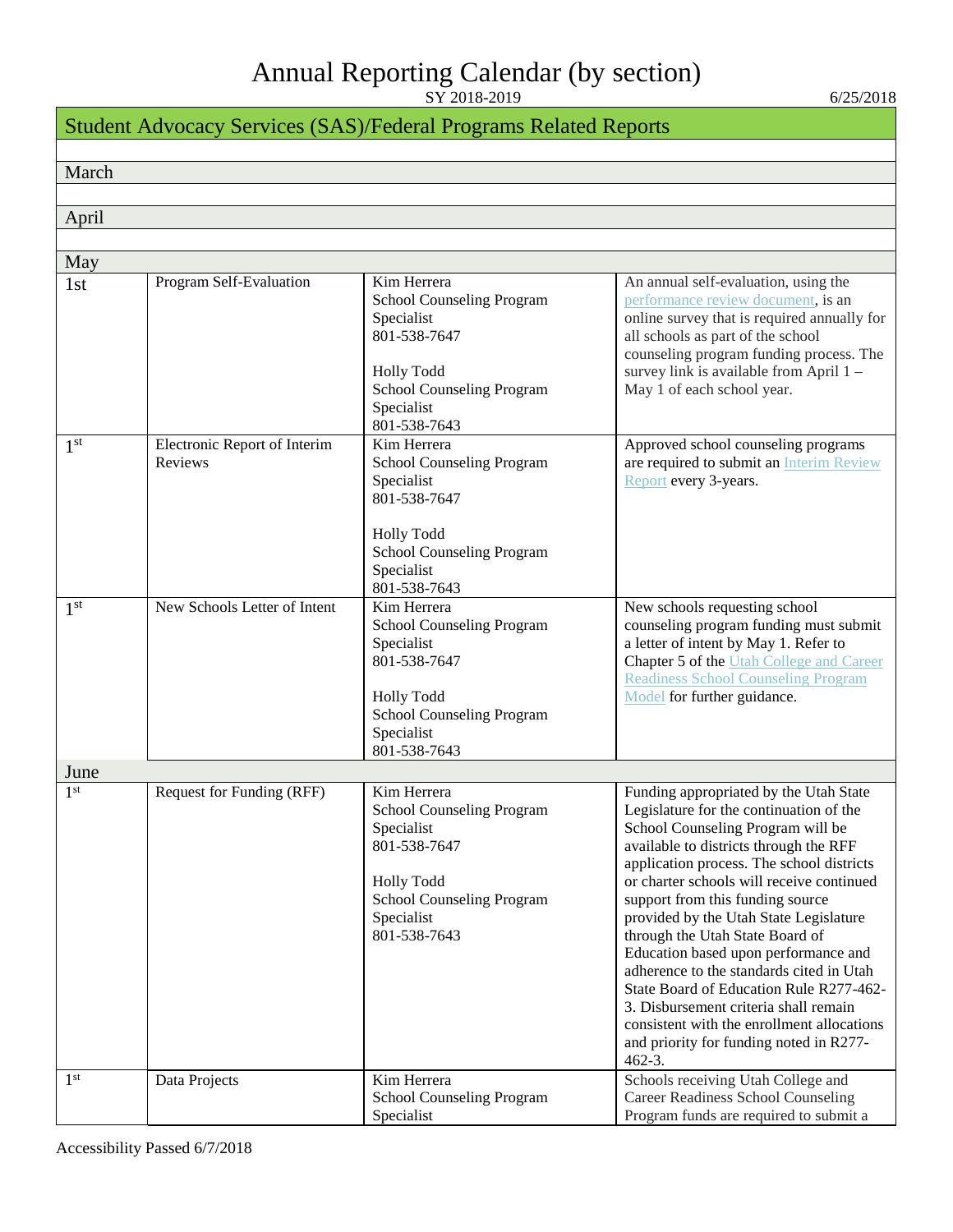| <b>Student Advocacy Services (SAS)/Federal Programs Related Reports</b> |                                                                                                                           |                                                                                                                                                        |                                                                                                                                                                                                                                                                                                                                                                                                                                                        |
|-------------------------------------------------------------------------|---------------------------------------------------------------------------------------------------------------------------|--------------------------------------------------------------------------------------------------------------------------------------------------------|--------------------------------------------------------------------------------------------------------------------------------------------------------------------------------------------------------------------------------------------------------------------------------------------------------------------------------------------------------------------------------------------------------------------------------------------------------|
|                                                                         |                                                                                                                           | 801-538-7647                                                                                                                                           | data project to the USBE using the data<br>project template.                                                                                                                                                                                                                                                                                                                                                                                           |
|                                                                         |                                                                                                                           | <b>Holly Todd</b>                                                                                                                                      |                                                                                                                                                                                                                                                                                                                                                                                                                                                        |
|                                                                         |                                                                                                                           | School Counseling Program<br>Specialist<br>801-538-7643                                                                                                |                                                                                                                                                                                                                                                                                                                                                                                                                                                        |
| 15 <sup>th</sup>                                                        | <b>Grant for School Based Mental</b><br>Health (SBMH) Services<br>Recipient Accountability and<br>Data Report             | Kim Herrera<br>School Counseling Program<br>Specialist<br>801-538-7647<br><b>Holly Todd</b><br>School Counseling Program<br>Specialist<br>801-538-7643 | Recipients of the SBMH grant must<br>submit the annual Accountability and<br>Data Report for each school receiving<br>funding which indicates outcomes based<br>on identified goals.                                                                                                                                                                                                                                                                   |
| 30 <sup>th</sup>                                                        | Reporting and Incident<br><b>Investigations of Allegations</b><br>of Bullying, Cyber-bullying,<br>Hazing, and Retaliation | Corby Eason<br>Corby.eason@schools.utah.gov<br><b>Student Advocacy Services</b><br>801-538-7863                                                        | Sent via Survey Monkey. See Board<br>Rule R277-613-5                                                                                                                                                                                                                                                                                                                                                                                                   |
| 30 <sup>th</sup>                                                        | 504 Reports (although not<br>technically SPED, this report<br>is filed via the UPIPS system)                              | Holly Bell<br>Holly.Bell@schools.utah.gov<br><b>USBE Student Advocacy Services</b><br>801-538-7828                                                     | According to Board Rule R277-753,<br>there are two reports due June 30th<br>every year. One report reflects 504<br>students receiving services that costs<br>money to provide necessary<br>supports. The other report is to identify<br>the number of students on 504s and<br>their corresponding disability<br>category(ies) as well as their entry/exit<br>dates that we should be able to pull<br>from UTrex and LEAs should not have<br>to submit. |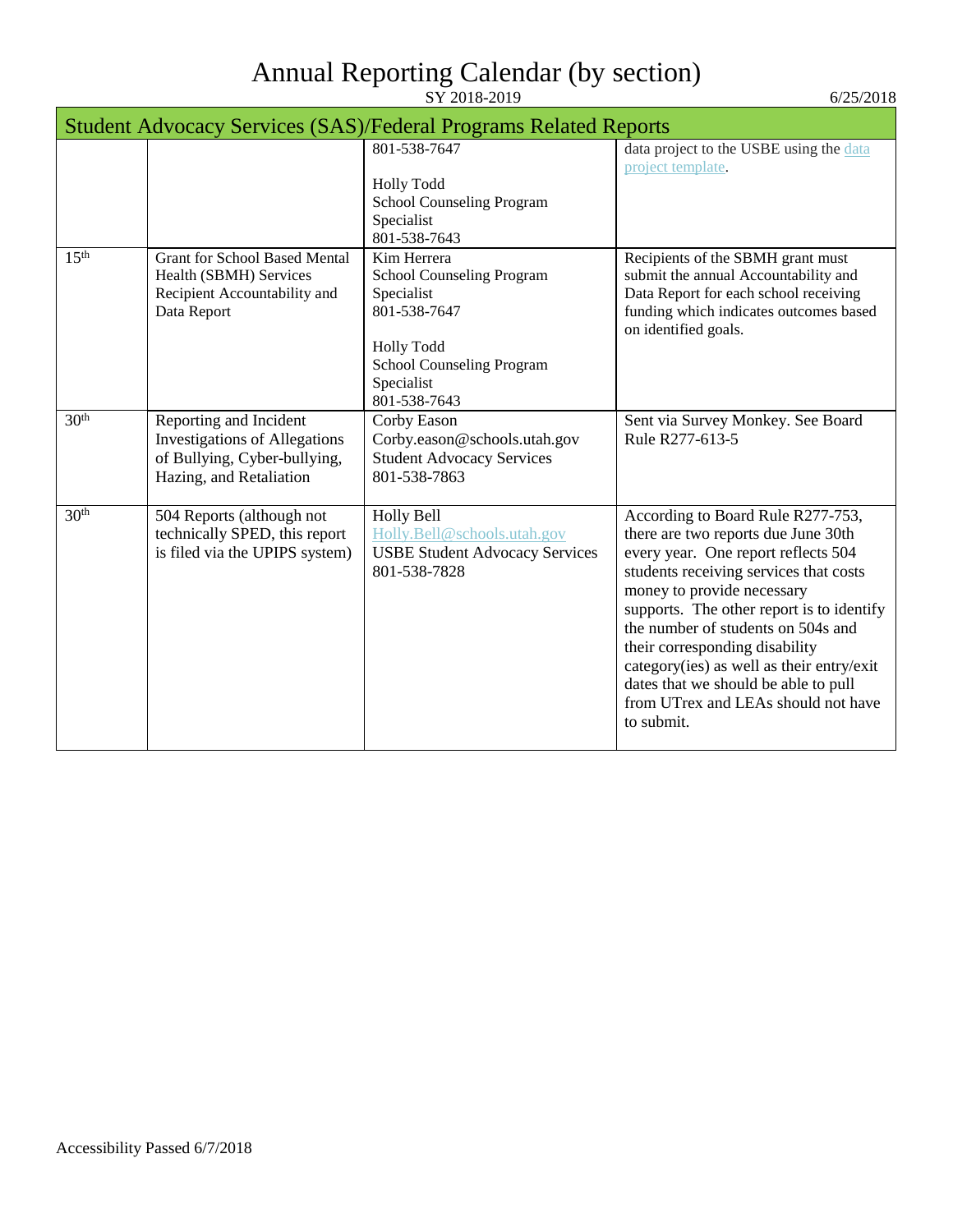<span id="page-12-0"></span>

|                    | Teaching & Learning/Licensing Related Reports                                                        |                                                                                                                                                                                                     |                                                                                                                                                                                                                                                                                                                                                                                                 |  |
|--------------------|------------------------------------------------------------------------------------------------------|-----------------------------------------------------------------------------------------------------------------------------------------------------------------------------------------------------|-------------------------------------------------------------------------------------------------------------------------------------------------------------------------------------------------------------------------------------------------------------------------------------------------------------------------------------------------------------------------------------------------|--|
| Due<br><b>Date</b> | <b>Report</b>                                                                                        | <b>Contact</b>                                                                                                                                                                                      | <b>Notes</b>                                                                                                                                                                                                                                                                                                                                                                                    |  |
| July               |                                                                                                      |                                                                                                                                                                                                     |                                                                                                                                                                                                                                                                                                                                                                                                 |  |
| 31 <sup>st</sup>   | Applications for<br><b>Alternative Routes to</b><br>Licensure (ARL) program<br>due July 31st         | Kathy Webb<br>Kathy.webb@schools.utah.gov<br><b>USBE Teaching &amp; Learning</b><br>801-538-7736                                                                                                    | Applications for new ARL candidates<br>(applying individually) for the upcoming<br>school year are accepted March 1 - July 31.<br>ARL will accept applications at any time if the<br>LEA contacts the office and informs them that<br>they are hiring or are interested in hiring the<br>individual. Application found at Licensing<br>applications                                             |  |
| August             |                                                                                                      |                                                                                                                                                                                                     |                                                                                                                                                                                                                                                                                                                                                                                                 |  |
| 15 <sup>th</sup>   | Pre-approval due date for<br><b>Early Literacy Program</b><br>Plan                                   | Jennifer Throndsen<br>Jennifer.throndsen@schools.utah.gov<br>PreK-12 Literacy Coordinator<br>801-538-7893<br>Sara Wiebke<br>Sara.wiebke@schools.utah.gov<br>K-3 Literacy Specialist<br>801-538-7935 | The 18-19 Application will be emailed to all<br>Literacy Directors and Curriculum Directors<br>and uploaded into the UCA. Pre-approval is<br>not required, but may be useful in ensuring<br>the plan meets the new requirements per<br>53F-2-503 as described in LIT trainings.                                                                                                                 |  |
| September          |                                                                                                      |                                                                                                                                                                                                     |                                                                                                                                                                                                                                                                                                                                                                                                 |  |
| 15 <sup>th</sup>   | IB Applications for<br>funding associated with<br>the IB program                                     | <b>Garret Rose</b><br>Garret.Rose@schools.utah.gov<br>USBE Teaching & Learning<br>801-538-7616                                                                                                      | <b>Early College Webpage</b>                                                                                                                                                                                                                                                                                                                                                                    |  |
| 15 <sup>th</sup>   | Assurance and<br>Expenditure forms due<br>(for schools offering<br><b>Concurrent Enrollment</b> )    | <b>Garret Rose</b><br>Garret.Rose@schools.utah.gov<br><b>USBE Teaching &amp; Learning</b><br>801-538-7616                                                                                           | <b>Early College Webpage</b>                                                                                                                                                                                                                                                                                                                                                                    |  |
| October            |                                                                                                      |                                                                                                                                                                                                     |                                                                                                                                                                                                                                                                                                                                                                                                 |  |
|                    | Letter of Information to<br>send to parents by<br>schools participating in<br>the STEM Action Center | <b>Kellie Yates</b><br>kellievates@utah.gov<br><b>STEM Education Liaison and</b><br>Program Specialist<br>Governor's Office of Economic<br>Development<br>801-538-8765                              | Schools participating with the STEM Action<br>Center will receive a Letter of Information<br>by October to send to parents letting them<br>know that their child is involved in a project<br>paid for by the legislature and that they have<br>the option to opt out of having their data<br>included in the analysis.                                                                          |  |
| 1 <sup>st</sup>    | Final due date for Early<br>Literacy Program Plan                                                    | Jennifer Throndsen<br>Jennifer.throndsen@schools.utah.gov<br>PreK-12 Literacy Coordinator<br>801-538-7893<br>Sara Wiebke<br>Sara.wiebke@schools.utah.gov<br>K-3 Literacy Specialist<br>801-538-7935 | The 18-19 Application will be emailed to all<br>Literacy Directors and Curriculum Directors<br>and uploaded into the UCA. Per 53F-2-503,<br>plans are required to have been approved by<br>the LEAs local board in an open, public<br>meeting prior to submission on Oct. 1.<br>Failure to meet due dates per Board Rule<br>R277-406, will result in ineligibility for<br>Early Literacy funds. |  |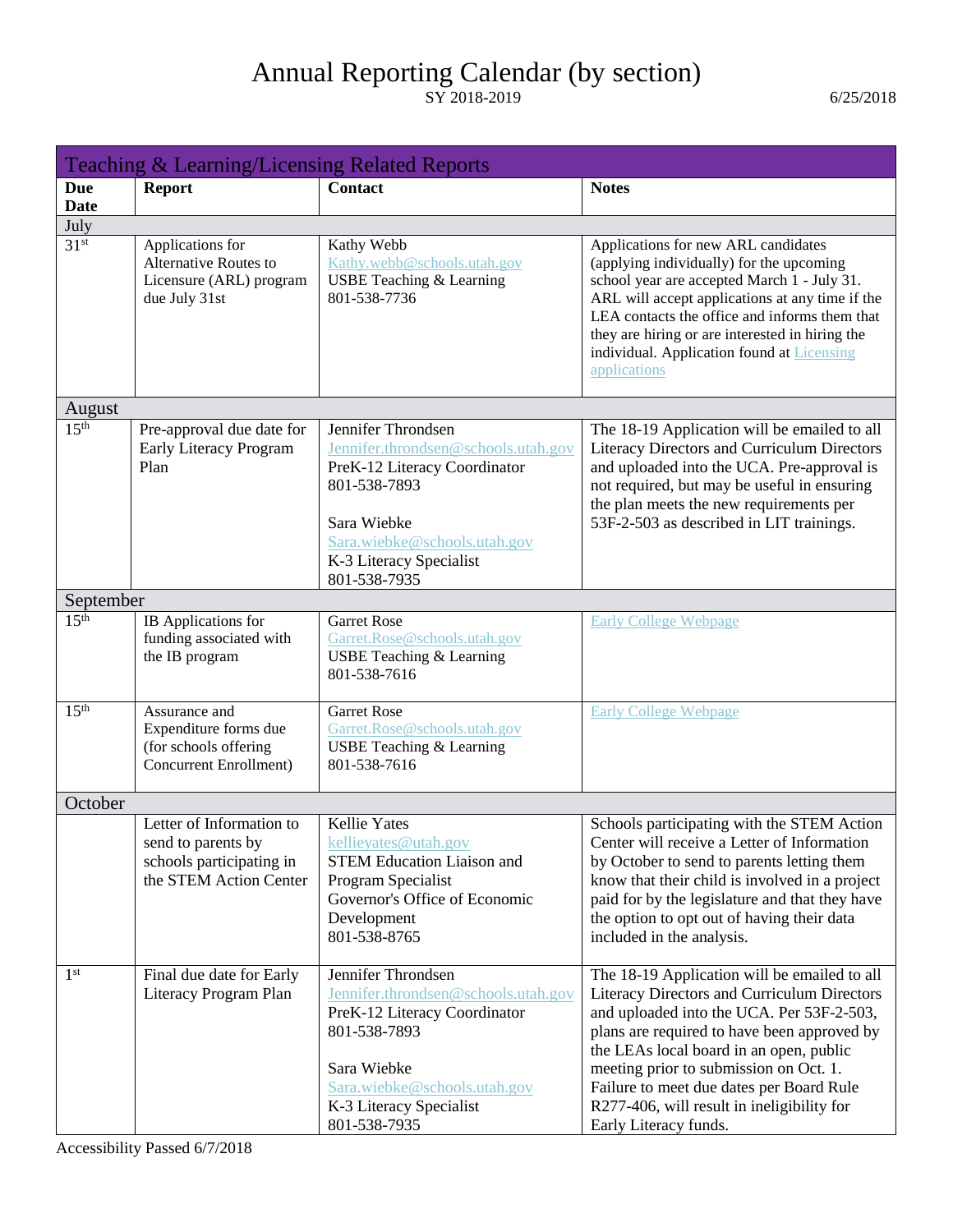|                  | <b>Teaching &amp; Learning/Licensing Related Reports</b>                                             |                                                                                                                                                                          |                                                                                                                                                                                                                                                                                       |
|------------------|------------------------------------------------------------------------------------------------------|--------------------------------------------------------------------------------------------------------------------------------------------------------------------------|---------------------------------------------------------------------------------------------------------------------------------------------------------------------------------------------------------------------------------------------------------------------------------------|
| 1 <sub>st</sub>  | Final Deadline to<br>Complete CACTUS<br>update (teaching<br>assignments entered)                     | Erica Horsley<br>erica.horsley@schools.utah.gov<br>USBE Teaching & Learning<br>801-538-7741                                                                              | All information should be correct and<br>complete in CACTUS, including removal of<br>teachers not returning.                                                                                                                                                                          |
| 31st             | <b>Annual Criticality</b><br>Survey                                                                  | <b>Travis Rawlings or Erica Horsley</b><br><b>USBE Teaching &amp; Learning</b><br>801-538-7741                                                                           |                                                                                                                                                                                                                                                                                       |
| November         |                                                                                                      |                                                                                                                                                                          |                                                                                                                                                                                                                                                                                       |
|                  | Teacher surveys<br>completed by schools<br>participating in the<br><b>STEM Action Center</b>         | <b>Kellie</b> Yates<br>kellieyates@utah.gov<br><b>STEM Education Liaison and</b><br>Program Specialist<br>Governor's Office of Economic<br>Development<br>801-538-8765   |                                                                                                                                                                                                                                                                                       |
| 15 <sup>th</sup> | <b>Professional Staff Cost</b><br>Report                                                             | <b>Travis Rawlings</b><br>travis.rawlings@schools.utah.gov<br><b>USBE Teaching &amp; Learning</b><br>801-538-7601                                                        | for New Charter Schools per information in<br><b>CACTUS</b><br>Report for Classroom Supplies and Materials<br>per information in CACTUS<br><b>Qualified Teachers</b>                                                                                                                  |
| 15 <sup>th</sup> | Letter of Authorizations<br>(for any teacher that<br>started at the beginning<br>of the school year) | Stephanie Ferris<br>stephanie.ferris@schools.utah.gov<br><b>USBE Teaching &amp; Learning</b><br>801-538-7752                                                             | Form and fees must be received in Teaching<br>& Learning Section and authorization<br>request entered in CACTUS. Employee<br>should already be claimed in CACTUS. For<br>individuals hired after Nov. 1 the LEA has<br>30 days from hire to request and pay for the<br>authorization. |
| 24 <sup>th</sup> | New course submissions<br>for schools offering<br><b>Concurrent Enrollment</b>                       | Cyd Grua<br>Utah System of Higher Education<br>801-321-7152<br><b>Garret Rose</b><br>Garret.rose@schools.utah.gov<br><b>USBE Teaching &amp; Learning</b><br>801-538-7742 |                                                                                                                                                                                                                                                                                       |
| December         |                                                                                                      |                                                                                                                                                                          |                                                                                                                                                                                                                                                                                       |
|                  |                                                                                                      |                                                                                                                                                                          |                                                                                                                                                                                                                                                                                       |
| January          |                                                                                                      |                                                                                                                                                                          |                                                                                                                                                                                                                                                                                       |
| February         |                                                                                                      |                                                                                                                                                                          |                                                                                                                                                                                                                                                                                       |
| 16 <sup>th</sup> | Progress and<br>Observation forms for all<br><b>ARL</b> teachers                                     | Kathy Webb<br>kathy.webb@schools.utah.gov<br><b>USBE Teaching &amp; Learning</b><br>801-538-7858 or 7834                                                                 | ARL teacher sends the Progress form,<br>Principal sends the Observation form.<br>Principal must sign both forms. Forms are<br>sent to USBE. (ARL mails the forms to<br>principal & teacher beforehand.)                                                                               |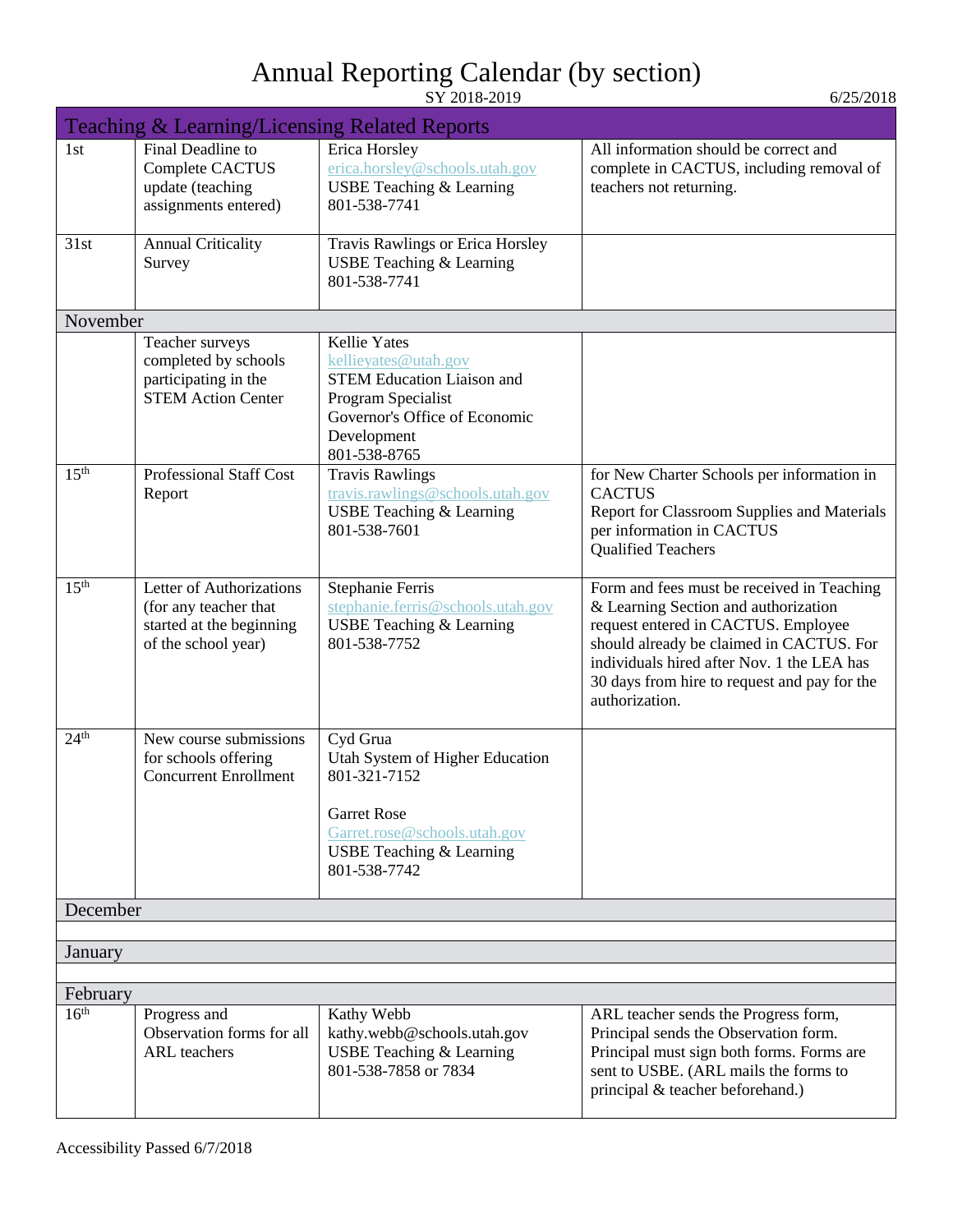| SY 2018-2019 |
|--------------|

| Teaching & Learning/Licensing Related Reports |                                                                                                                                                   |                                                                                                                                                                        |                                                                                                                                                                                                                           |
|-----------------------------------------------|---------------------------------------------------------------------------------------------------------------------------------------------------|------------------------------------------------------------------------------------------------------------------------------------------------------------------------|---------------------------------------------------------------------------------------------------------------------------------------------------------------------------------------------------------------------------|
| March                                         |                                                                                                                                                   |                                                                                                                                                                        |                                                                                                                                                                                                                           |
| 1 <sup>st</sup>                               | Applications for<br><b>Alternative Routes to</b><br>Licensure (ARL)<br>program accepted from<br>now until July 31st                               | Kathy Webb<br>kathy.webb@schools.utah.gov<br><b>USBE Teaching &amp; Learning</b><br>801-538-7858 or 7834                                                               | Applications for new ARL candidates for the<br>upcoming school year are accepted from the<br>individual from March 1 - July 31.<br>Application found at http://www.schools.<br>utah.gov/cert/DOCS/APT/altapplication.aspx |
| April                                         |                                                                                                                                                   |                                                                                                                                                                        |                                                                                                                                                                                                                           |
|                                               | Student post-survey by<br>schools participating in<br>the STEM Action Center                                                                      | <b>Kellie Yates</b><br>kellieyates@utah.gov<br><b>STEM Education Liaison and</b><br>Program Specialist<br>Governor's Office of Economic<br>Development<br>801-538-8765 |                                                                                                                                                                                                                           |
| 15 <sup>th</sup>                              | Final deadline to submit<br>Letter of Authorizations                                                                                              | <b>Stephanie Ferris</b><br>stephanie.ferris@schools.utah.gov<br><b>USBE Teaching &amp; Learning</b><br>801-538-7752                                                    | For employees hired after November 15<br>schools have 30 days from hire to submit a<br>Letter of Authorization.                                                                                                           |
| May                                           |                                                                                                                                                   |                                                                                                                                                                        |                                                                                                                                                                                                                           |
|                                               | Teacher post-survey by<br>schools participating in<br>the STEM Action Center                                                                      | <b>Kellie Yates</b><br>kellievates@utah.gov<br><b>STEM Education Liaison and</b><br>Program Specialist<br>Governor's Office of Economic<br>Development<br>801-538-8765 |                                                                                                                                                                                                                           |
|                                               | SSID collection for<br>schools participating in<br>the STEM Action Center                                                                         | <b>Kellie Yates</b><br>kellieyates@utah.gov<br><b>STEM Education Liaison and</b><br>Program Specialist<br>Governor's Office of Economic<br>Development<br>801-538-8765 | SSIDs of students who have used products<br>through the end of April.                                                                                                                                                     |
| $1^{\rm st}$                                  | <b>Begin CACTUS</b><br>Educator assignment<br>data finalization for<br>school year just ended,<br>non-returning educators<br>terminated in CACTUS | <b>Travis Rawlings</b><br>travis.rawlings@school.utah.gov<br><b>USBE Teaching &amp; Learning</b><br>801-538-7601                                                       | Year-end update of teacher information into<br>the CACTUS database. Extracted data used<br>to fund the Professional Staff Cost formula,<br>and to publish the average salaries, FTE<br>counts, and staffing ratios.       |
| <b>9th</b>                                    | <b>Teacher Salary</b><br><b>Supplement Program</b><br>approvals for 3rd<br>Trimester, 2nd Semester<br>and all Annual<br>applications              | Jane Conway<br>jane.conway@schools.utah.gov<br><b>USBE Teaching &amp; Learning</b><br>801-538-7580                                                                     | Must be reviewed and approved by the LEA<br>starting May 2nd and completed no later<br>than 5 p.m. May 9th. See<br>https://tssp.schools.utah.gov/handler                                                                  |
| June                                          |                                                                                                                                                   |                                                                                                                                                                        |                                                                                                                                                                                                                           |
| 30 <sup>th</sup>                              | Complete CACTUS<br>update                                                                                                                         | Erica Horsley<br>erica.horsley@schools.utah.gov                                                                                                                        | All information should be correct and<br>complete in CACTUS, including removal of                                                                                                                                         |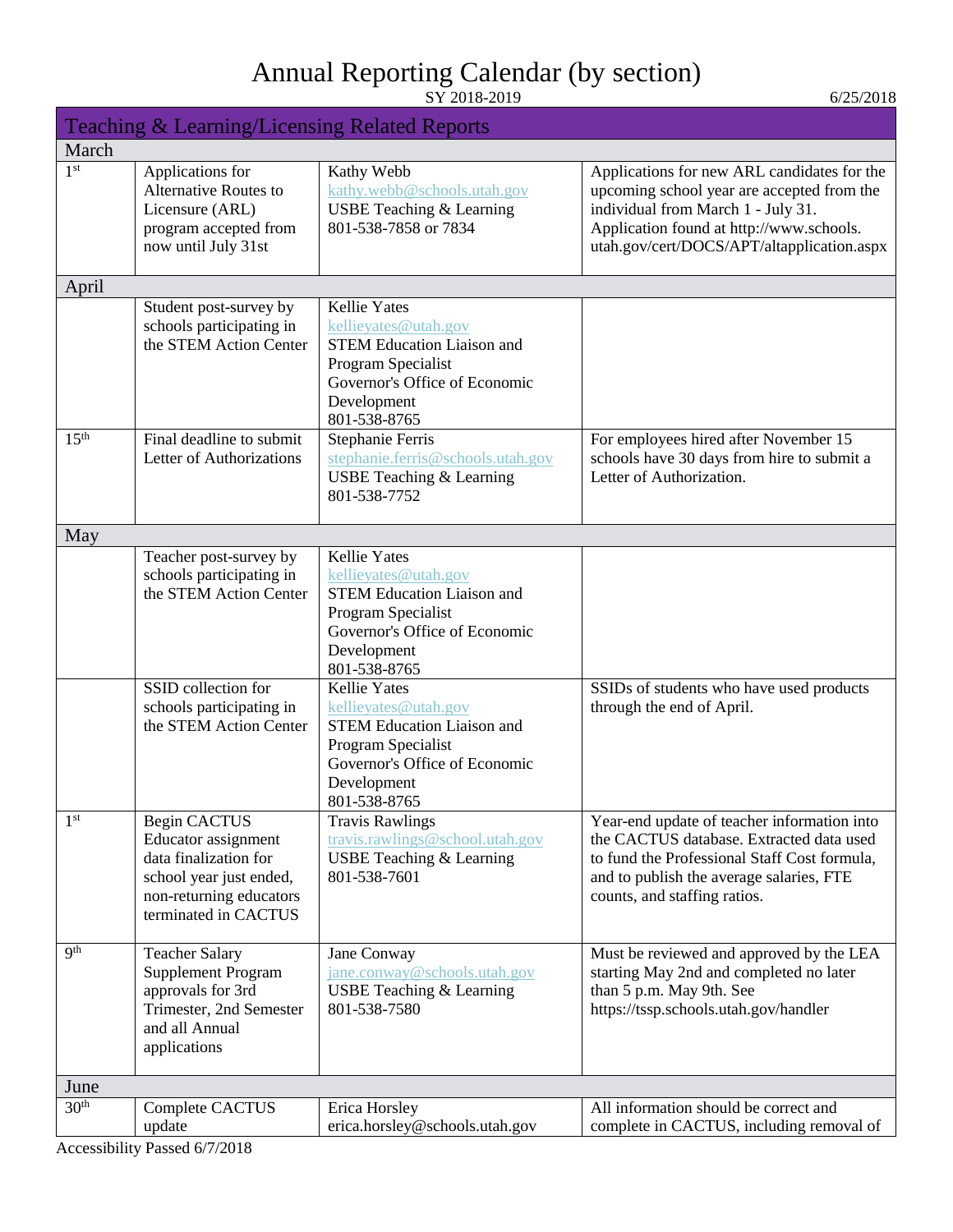Teaching & Learning/Licensing Related Reports USBE Teaching & Learning 801-538-7741 teachers not returning for the next school year.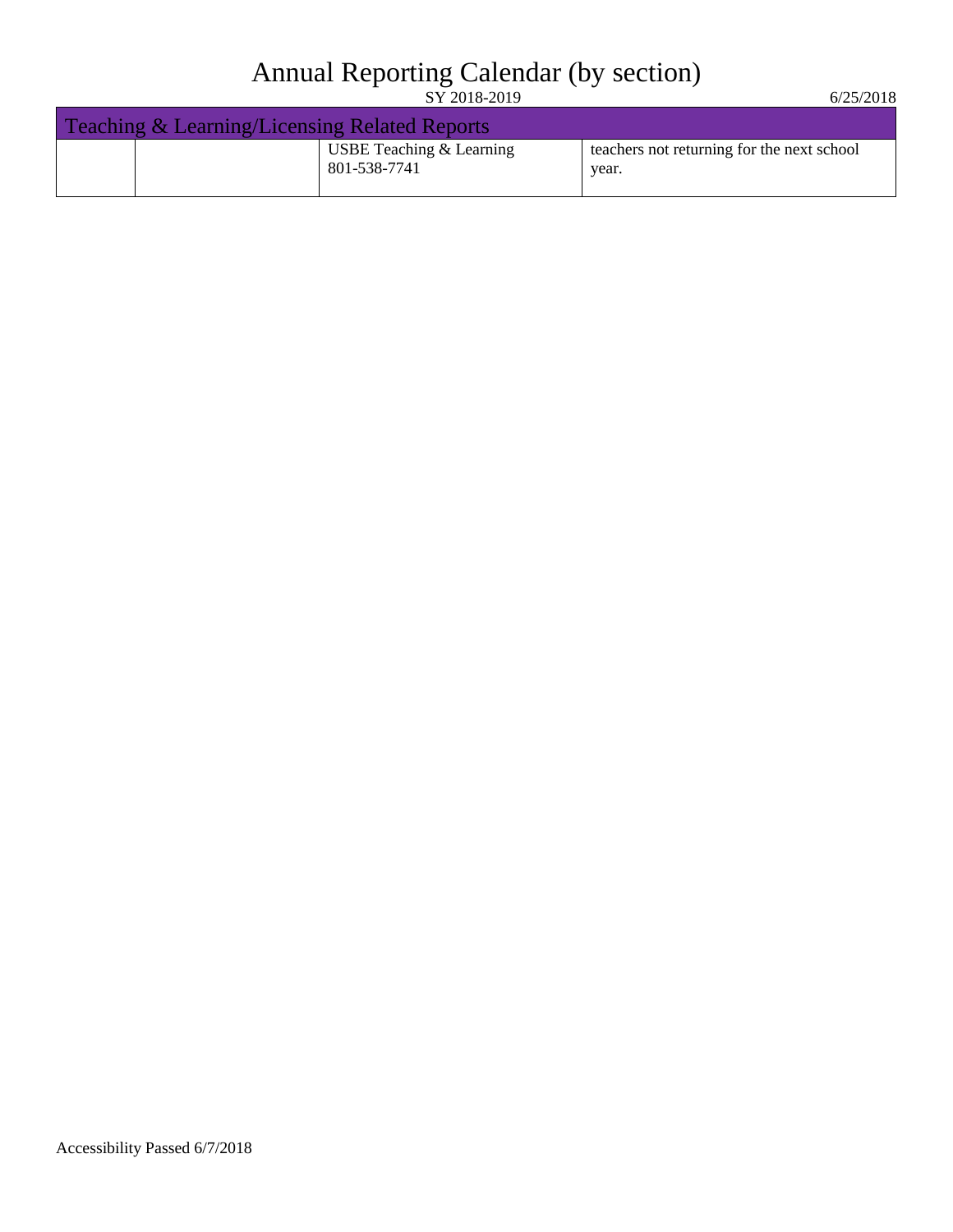<span id="page-16-0"></span>

| <b>Special Education Related Reports</b> |                                  |                                                                  |                                                                                         |
|------------------------------------------|----------------------------------|------------------------------------------------------------------|-----------------------------------------------------------------------------------------|
| <b>Due Date</b>                          | <b>Report</b>                    | Contact                                                          | <b>Notes</b>                                                                            |
| July                                     |                                  |                                                                  |                                                                                         |
|                                          |                                  |                                                                  |                                                                                         |
| August                                   |                                  |                                                                  |                                                                                         |
| 15 <sup>th</sup>                         | <b>DLM</b> Educator Portal       | <b>Tracy Gooley</b>                                              | Coordinators should update teacher                                                      |
|                                          | opens for Teacher                | tracy.gooley@schools.utah.gov                                    | accounts for accuracy before they get                                                   |
|                                          | account clean-up                 | <b>USBE</b> Special Education                                    | uploaded to the Moodle training site.                                                   |
|                                          |                                  | 801-538-7887                                                     |                                                                                         |
| 22nd                                     | <b>DLM Teacher Moodle</b>        | <b>Tracy Gooley</b>                                              | Teachers can access the DLM Moodle                                                      |
|                                          | Training open                    | tracy.gooley@schools.utah.gov                                    | training site to complete required yearly                                               |
|                                          |                                  | <b>USBE Special Education</b>                                    | training. This must be done first to gain                                               |
|                                          |                                  | 801-538-7887                                                     | access to their Educator Portal KITE                                                    |
|                                          |                                  |                                                                  | account to view student accounts.                                                       |
|                                          |                                  |                                                                  |                                                                                         |
| September<br>19 <sup>th</sup>            | <b>DLM</b> Instructionally       | <b>Tracy Gooley</b>                                              | Students who are eligible for the alternate                                             |
|                                          | <b>Embedded Assessment</b>       | tracy.gooley@schools.utah.gov                                    | assessment must have 1% marked within their                                             |
|                                          | window open                      | <b>USBE Special Education</b>                                    | special education record (SCRAM) and be                                                 |
|                                          |                                  | 801-538-7887                                                     | enrolled in an appropriate course. Testing                                              |
|                                          |                                  |                                                                  | Window September 19 - February 27.                                                      |
|                                          |                                  |                                                                  | Students can be assessed anytime during the<br>window.                                  |
|                                          |                                  |                                                                  |                                                                                         |
| 30 <sup>th</sup>                         | Last day to obligate IDEA        | <b>Neil Stevens</b>                                              | This is the last day the LEA may spend IDEA                                             |
|                                          | funds from prior FY              | Neil.stevens@schools.utah.gov                                    | funds that were available beginning July 1.                                             |
|                                          |                                  | <b>USBE Special Education</b>                                    |                                                                                         |
| 30 <sup>th</sup>                         | <b>Extended Year for Special</b> | 801-538-7819<br>Cole Shakespear                                  | For days worked during the 2 weeks before                                               |
|                                          | <b>Educator (EYSE) Stipends</b>  | Cole.Shakespear@schools.utah.gov                                 | the school year begins. Submitted within                                                |
|                                          | Report                           | <b>USBE Special Education</b>                                    | UPIPS.                                                                                  |
|                                          |                                  | 801-538-7576                                                     |                                                                                         |
| 30 <sup>th</sup>                         | <b>CEIS Report</b>               | <b>Neil Stevens</b><br>Neil.stevens@schools.utah.gov             | Required for any LEAs that used funds for<br>CEIS during 2015-2016, 2016-2017, or 2017- |
|                                          |                                  | <b>USBE Special Education</b>                                    | 2018. Submitted within UPIPS.                                                           |
|                                          |                                  | 801-538-7819                                                     |                                                                                         |
| 30 <sup>th</sup>                         | <b>Special Education Dispute</b> | Emily Bytheway                                                   | Verify the report received from the USBE                                                |
|                                          | Resolution                       | emily.bytheway@schools.utah.gov<br><b>USBE Special Education</b> | Special Education section (in UPIPS) of the                                             |
|                                          |                                  | 801-538-7884                                                     | number of dispute resolutions in prior SY.                                              |
|                                          |                                  |                                                                  |                                                                                         |
| October                                  |                                  |                                                                  |                                                                                         |
| 7 <sup>th</sup>                          | Policy and Procedure             | <b>Lindsey Adams</b>                                             |                                                                                         |
|                                          | Manuals for Special              | lindsey.adams@schools.utah.gov                                   |                                                                                         |
|                                          | Education                        | <b>Special Education</b><br>801-538-7806                         |                                                                                         |
| 31 <sup>st</sup>                         | Last Day to Request              | <b>Neil Stevens</b>                                              | This is the last day the LEA may request                                                |
|                                          | Reimbursement on FY16            | Neil.stevens@schools.utah.gov                                    | reimbursement in the UCA for IDEA funds                                                 |
|                                          | <b>IDEA</b>                      | <b>USBE Special Education</b>                                    | that were available beginning July 1, 2016.                                             |
|                                          |                                  | 801-538-7819                                                     |                                                                                         |
| November                                 |                                  |                                                                  |                                                                                         |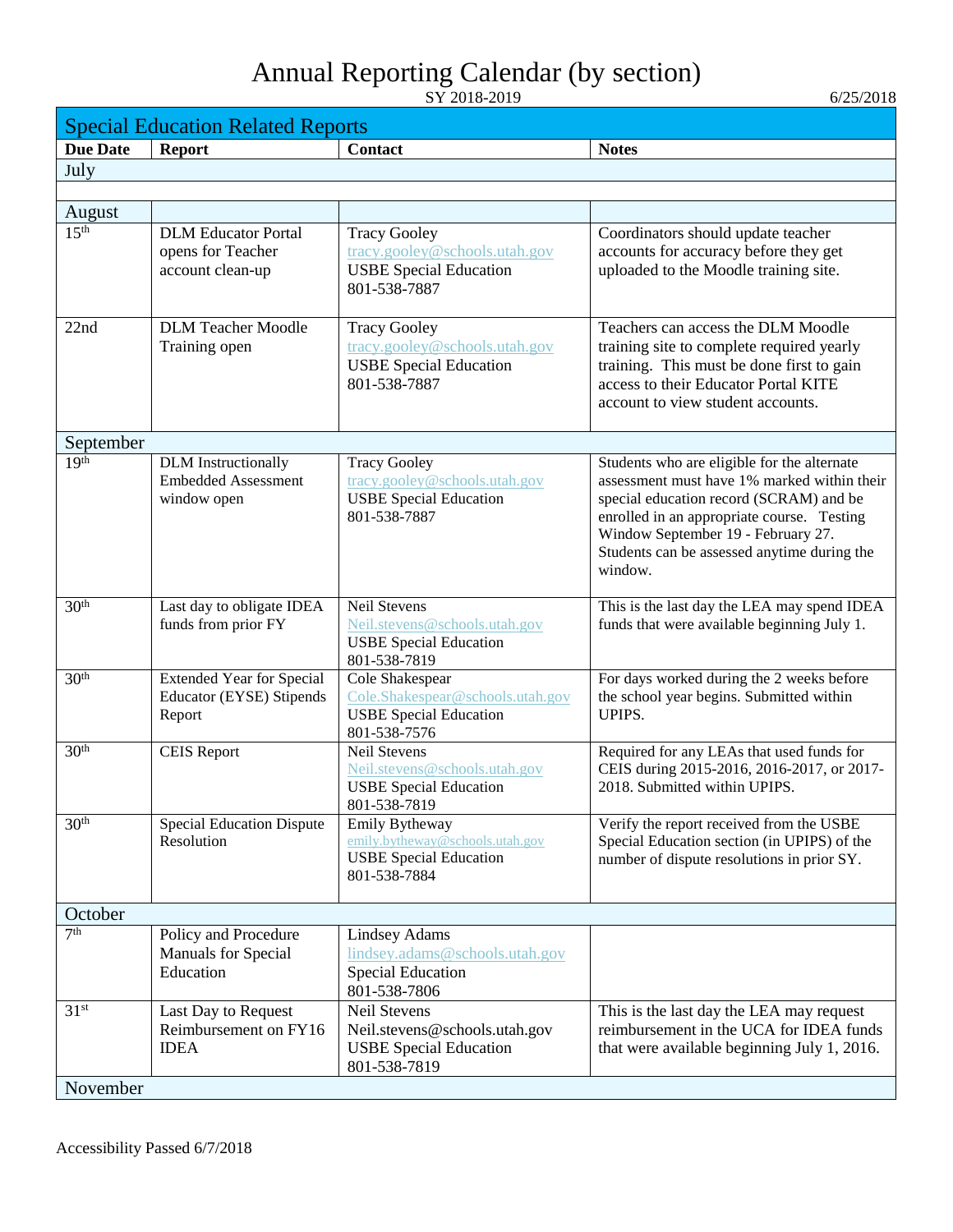|                  | <b>Special Education Related Reports</b>                                                                     |                                                                                                                                                                                                                      |                                                                                                                                                                                                                                                                                                                           |
|------------------|--------------------------------------------------------------------------------------------------------------|----------------------------------------------------------------------------------------------------------------------------------------------------------------------------------------------------------------------|---------------------------------------------------------------------------------------------------------------------------------------------------------------------------------------------------------------------------------------------------------------------------------------------------------------------------|
| 1 <sup>st</sup>  | Application for IDEA<br>Funds                                                                                | <b>Neil Stevens</b><br>Neil.stevens@schools.utah.gov<br><b>USBE Special Education</b><br>801-538-7819                                                                                                                | The IDEA sections of the UCA must be<br>complete. This includes MOE assurance,<br>Excess Costs, USIMAC, and CEIS plans.                                                                                                                                                                                                   |
| December         |                                                                                                              |                                                                                                                                                                                                                      |                                                                                                                                                                                                                                                                                                                           |
| 10 <sup>th</sup> | UTREx/Data<br>Clearinghouse File<br><b>Upload for December 1</b><br>Child Count enrollment<br>report (SCRAM) | For Technical Assistance:<br>801-538-7800 option 2 or<br>utrexhelp@schools.utah.gov<br><b>Other Assistance:</b><br>Malia McIlvenna<br>malia.mcilvenna@schools.utah.gov<br>USBE Data & Accountability<br>801-538-7731 | Upload then inspect file. Instructions and<br>submissions are at the<br>datagateway.schools.utah.gov/UTREx                                                                                                                                                                                                                |
| January          |                                                                                                              |                                                                                                                                                                                                                      |                                                                                                                                                                                                                                                                                                                           |
|                  |                                                                                                              |                                                                                                                                                                                                                      |                                                                                                                                                                                                                                                                                                                           |
| February         |                                                                                                              |                                                                                                                                                                                                                      |                                                                                                                                                                                                                                                                                                                           |
| 27 <sup>th</sup> | <b>DLM</b> Instructional<br><b>Embedded Assessment</b><br>window closes                                      | <b>Tracy Gooley</b><br>tracy.gooley@schools.utah.gov<br><b>USBE Special Education</b><br>801-538-7887                                                                                                                |                                                                                                                                                                                                                                                                                                                           |
| March            |                                                                                                              |                                                                                                                                                                                                                      |                                                                                                                                                                                                                                                                                                                           |
| 11 <sup>th</sup> | <b>DLM/UAA Spring</b><br><b>Assessment Window</b><br>Opens                                                   | <b>Tracy Gooley</b><br>tracy.gooley@schools.utah.gov<br><b>USBE Special Education</b><br>801-538-7887                                                                                                                | Students who are eligible for the alternate<br>assessment must have 1% marked within<br>their special education record (SCRAM),<br>and be enrolled in an appropriate course.<br>Spreadsheet sent to LEAs based on March<br>UTREx data. DLM & UAA Window<br>closes June 7. Students may test anytime<br>during the window. |
| 15 <sup>th</sup> | <b>Special Education Annual</b><br>Performance Report                                                        | <b>Lindsey Adams</b><br>lindsey.adams@schools.utah.gov<br><b>USBE Special Education</b><br>801-538-7806                                                                                                              | The LEA will receive the draft tiered<br>monitoring and APR determination.                                                                                                                                                                                                                                                |
| April            |                                                                                                              |                                                                                                                                                                                                                      |                                                                                                                                                                                                                                                                                                                           |
| 30 <sup>th</sup> | <b>UPIPS</b> Improvement Plan                                                                                | <b>Lindsey Adams</b><br>lindsey.adams@schools.utah.gov<br><b>Special Education</b><br>801-538-7806                                                                                                                   | The LEA can submit an improvement plan<br>into the UPIPS system, based on both<br>compliance and outcomes data, and receive<br>feedback from USBE, if necessary, to<br>strengthen their PIP.<br>Complete plan is due June 30th.                                                                                           |
| May              |                                                                                                              |                                                                                                                                                                                                                      |                                                                                                                                                                                                                                                                                                                           |
|                  |                                                                                                              |                                                                                                                                                                                                                      |                                                                                                                                                                                                                                                                                                                           |
| June             |                                                                                                              |                                                                                                                                                                                                                      |                                                                                                                                                                                                                                                                                                                           |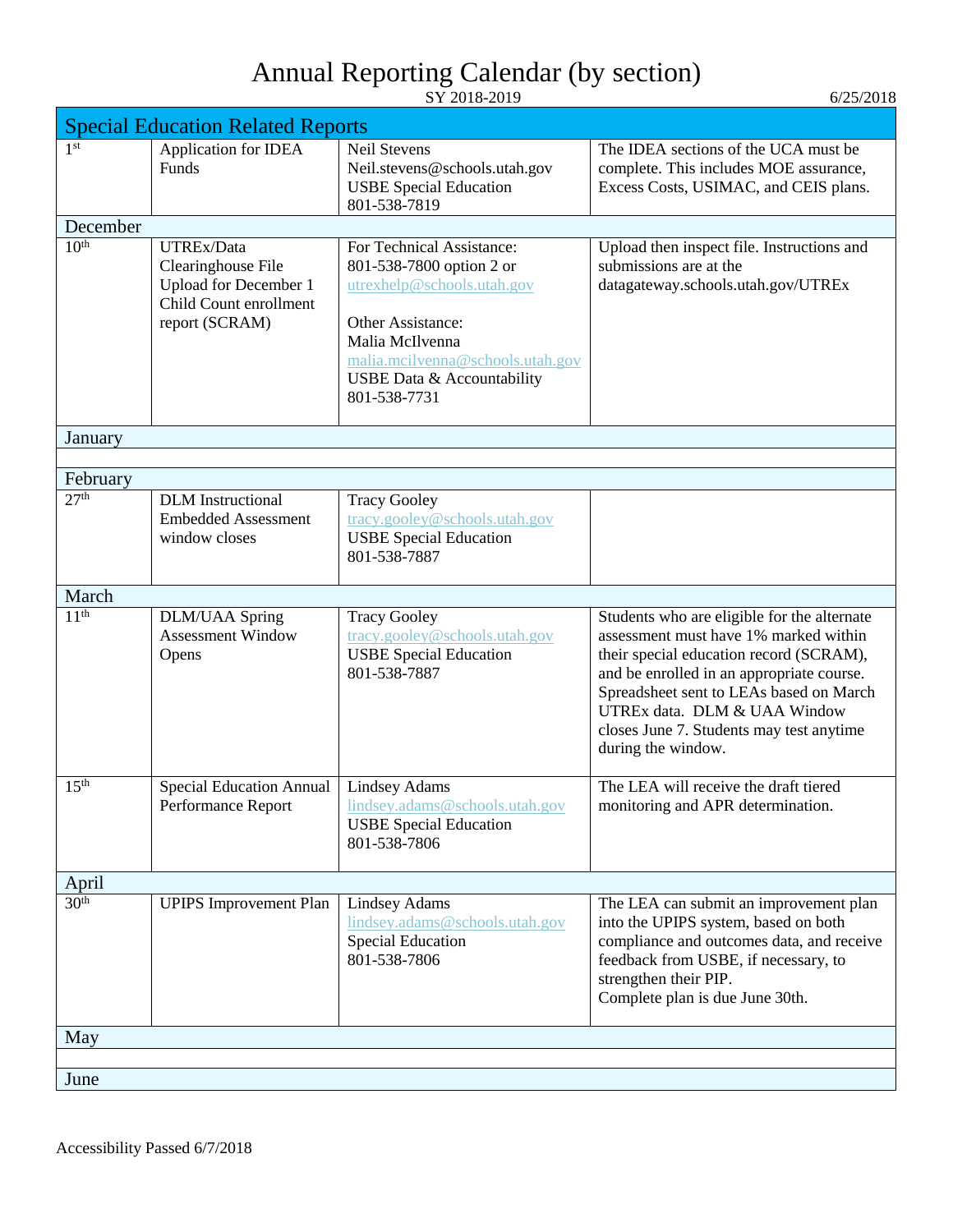|                  | <b>Special Education Related Reports</b>                                                              |                                                                                                         |                                                                                                                                                                                             |  |
|------------------|-------------------------------------------------------------------------------------------------------|---------------------------------------------------------------------------------------------------------|---------------------------------------------------------------------------------------------------------------------------------------------------------------------------------------------|--|
| 7 <sup>th</sup>  | <b>DLM/UAA Spring</b><br><b>Assessment Window</b><br><b>Closes</b>                                    | <b>Tracy Gooley</b><br>tracy.gooley@schools.utah.gov<br><b>USBE Special Education</b><br>801-538-7887   | Students who are eligible for the alternate<br>assessment must have 1% marked within<br>their special education record (SCRAM),<br>and be enrolled in an appropriate course.                |  |
| 30 <sup>th</sup> | <b>UPIPS Corrective Action</b><br>Plan (CAP) and Program<br>Improvement Plan (PIP)<br>progress report | <b>Lindsey Adams</b><br>lindsey.adams@schools.utah.gov<br><b>USBE Special Education</b><br>801-538-7806 | Submit electronically either via the UPIPS<br>website https://upips.schools.utah.gov                                                                                                        |  |
| 30 <sup>th</sup> | <b>Special Education</b><br>Personnel Report                                                          | Cole Shakespear<br>Cole.Shakespear@schools.utah.gov<br><b>USBE Special Education</b><br>801-538-7576    | Each LEA must submit a report within<br>UPIPS of the number and qualification of<br>special education and related services staff.                                                           |  |
| 30 <sup>th</sup> | <b>Intensive Services Fund</b>                                                                        | Cole Shakespear<br>Cole.Shakespear@schools.utah.gov<br><b>USBE Special Education</b><br>801-538-7576    | Required from LEAs requesting support for<br>students whose special education services<br>cost more than 3x the state average (about<br>\$20,000). Submitted as an excel file via<br>email. |  |
| 30 <sup>th</sup> | <b>Extended Year for</b><br>Special Educator (EYSE)<br>Stipends report due                            | Cole Shakespear<br>Cole.Shakespear@schools.utah.gov<br><b>USBE Special Education</b><br>801-538-7576    | For days worked in addition to the contract<br>year during the 2 week window following<br>the last day of school. Collected via UPIPS<br>website at https://upips.schools.utah.gov          |  |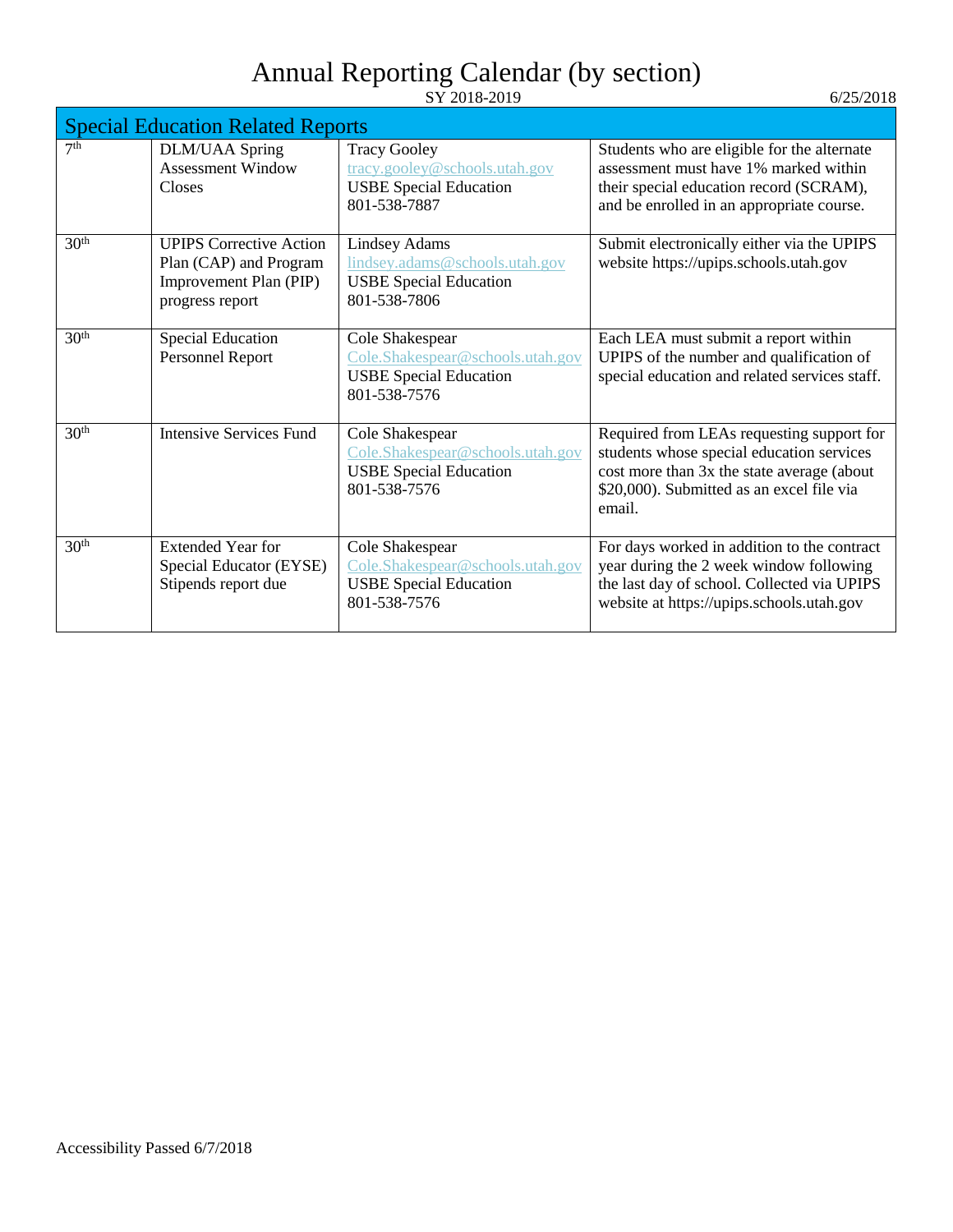<span id="page-19-0"></span>

| <b>Assessments &amp; Related Reports</b> |                                                         |                                                          |                                                                                        |  |
|------------------------------------------|---------------------------------------------------------|----------------------------------------------------------|----------------------------------------------------------------------------------------|--|
| <b>Window</b>                            | <b>Assessment</b>                                       | <b>Contact</b>                                           | <b>Notes</b>                                                                           |  |
| July                                     |                                                         |                                                          |                                                                                        |  |
|                                          |                                                         |                                                          |                                                                                        |  |
| August                                   |                                                         |                                                          |                                                                                        |  |
| (exact                                   | <b>KEEP Entry Assessment</b><br><b>Testing Window</b>   | Liz Williams<br>liz.williams@schools.utah.gov            | The KEEP Entry testing window is the 3<br>weeks prior to the first day of kindergarten |  |
| date varies<br>by LEA)                   |                                                         | <b>USBE Kindergarten Specialist</b>                      | through the 3 weeks after the first day of                                             |  |
|                                          |                                                         | 801-538-7721                                             | kindergarten.                                                                          |  |
|                                          |                                                         | <b>Heather Gross</b>                                     |                                                                                        |  |
| First day<br>of school                   | <b>DIBELS BOY (Beginning</b><br>of Year) Testing Window | Heather.gross@schools.utah.gov                           | The DIBELS BOY testing window is open<br>through Sept 30.                              |  |
| (exact                                   |                                                         | <b>USBE</b> Assessment                                   |                                                                                        |  |
| date varies                              |                                                         | 801-538-7542                                             |                                                                                        |  |
| by LEA)                                  |                                                         |                                                          |                                                                                        |  |
| September                                |                                                         |                                                          |                                                                                        |  |
| 15 <sup>th</sup>                         | <b>LEA Testing Plan</b>                                 | Jared Wright                                             | The LEA Testing Plan will be shared with                                               |  |
|                                          |                                                         | jared.wright@schools.utah.gov<br><b>USBE</b> Assessment  | USBE via a form in SurveyMonkey. The<br>link to that form will be sent out the         |  |
|                                          |                                                         | 801-538-7871                                             | beginning of August. The information that                                              |  |
|                                          |                                                         |                                                          | will need to be shared is found in Board Rule,                                         |  |
| 30 <sup>th</sup>                         | Last day for BOY DIBELS                                 | <b>Heather Gross</b>                                     | R277-404-5.<br>The DIBELS BOY testing window is open                                   |  |
|                                          | Testing                                                 | Heather.gross@schools.utah.gov                           | through Sept 30.                                                                       |  |
|                                          |                                                         | <b>USBE</b> Assessment                                   |                                                                                        |  |
|                                          |                                                         | 801-538-7542                                             |                                                                                        |  |
| 30 <sup>th</sup>                         | KEEP Entry Data is Due                                  | Liz Williams                                             | The KEEP Entry data is due in the Data                                                 |  |
|                                          |                                                         | liz.williams@schools.utah.gov                            | Gateway by September 30th.                                                             |  |
|                                          |                                                         | <b>USBE Kindergarten Specialist</b><br>801-538-7721      |                                                                                        |  |
|                                          |                                                         |                                                          |                                                                                        |  |
| October                                  |                                                         |                                                          |                                                                                        |  |
| 1 <sup>st</sup>                          | Mid-Year Standards                                      | <b>Kim Rathke</b>                                        | OPTIONAL. Closes March 8th.                                                            |  |
|                                          | <b>Assessment Benchmarks</b>                            | kim.rathke@schools.utah.gov                              | Grade 6-8 science will NOT be available.                                               |  |
|                                          | <b>OPENS</b>                                            | <b>USBE</b> Assessment<br>801-538-7876                   |                                                                                        |  |
|                                          |                                                         |                                                          |                                                                                        |  |
| 31 <sup>st</sup>                         | <b>BOY DIBELS</b> data                                  | <b>Heather Gross</b>                                     | Testing occurs from first day of school -                                              |  |
|                                          | entered                                                 | Heather.gross@schools.utah.gov<br><b>USBE</b> Assessment | September 30                                                                           |  |
|                                          |                                                         | 801-538-7542                                             |                                                                                        |  |
|                                          |                                                         |                                                          |                                                                                        |  |
| November                                 |                                                         |                                                          |                                                                                        |  |
| 1 <sup>st</sup>                          | Mid-year Standards<br>Assessment INTERIM                | Kim Rathke<br>kim.rathke@schools.utah.gov                | OPTIONAL. Closes March 8th.<br>Grades 6-8 Science will NOT be available.               |  |
|                                          | testing window opens                                    | <b>USBE</b> Assessment                                   |                                                                                        |  |
|                                          |                                                         | 801-538-7876                                             |                                                                                        |  |
| 1 <sup>st</sup>                          | Mid-year Standards                                      | Kim Rathke                                               | Window Closes March 8th.                                                               |  |
|                                          | Assessment                                              | kim.rathke@schools.utah.gov                              | LEAs are responsible for determining school                                            |  |
|                                          | <b>SUMMATIVE</b> testing                                | <b>USBE</b> Assessment                                   | testing windows for each assessed course                                               |  |
|                                          | window opens                                            | 801-538-7876                                             | (R277-404). Assessments must be                                                        |  |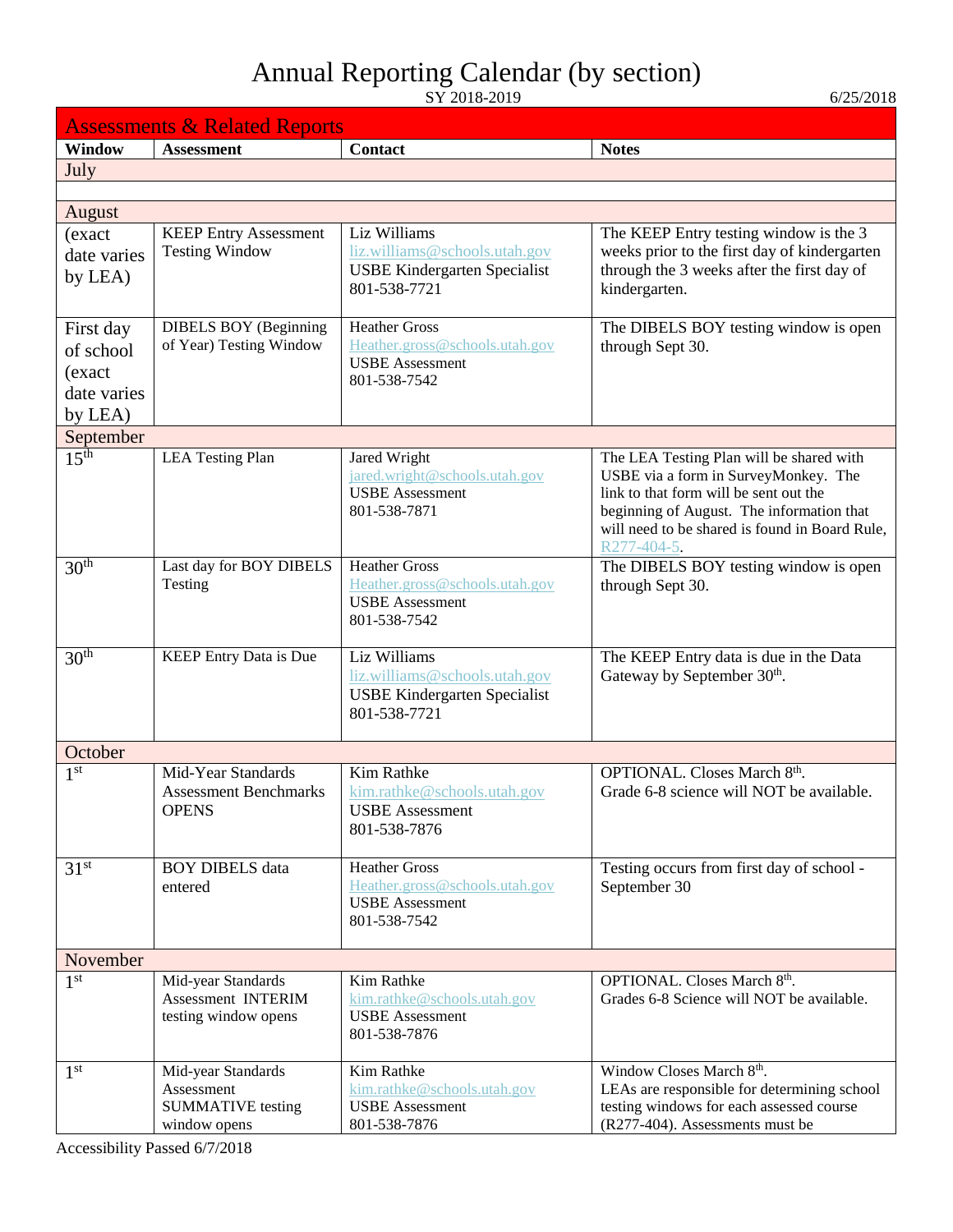| 6/25/2018 |  |
|-----------|--|
|           |  |

|                            | <b>Assessments &amp; Related Reports</b>         |                                                                                                              |                                                                                                                                       |
|----------------------------|--------------------------------------------------|--------------------------------------------------------------------------------------------------------------|---------------------------------------------------------------------------------------------------------------------------------------|
|                            |                                                  |                                                                                                              | administered at the end of instruction and<br>while a student is enrolled in the course.<br>Grades 6-8 Science will NOT be available. |
| December                   |                                                  |                                                                                                              |                                                                                                                                       |
| 1 <sup>st</sup>            | DIBELS MOY (Middle of<br>Year) Testing Window    | <b>Heather Gross</b><br>Heather.gross@schools.utah.gov<br><b>USBE</b> Assessment<br>801-538-7542             | The DIBELS MOY testing window is open<br>from December 1-January 31.                                                                  |
| January                    |                                                  |                                                                                                              |                                                                                                                                       |
| 7 <sup>th</sup>            | <b>ACCESS 2.0 Testing</b><br>Window opens (WiDA) | <b>Ann-Michelle Neal</b><br>ann-<br>michelle.neal@schools.utah.gov<br><b>USBE</b> Assessment<br>801-538-7651 | For ELP. Testing window will close March<br>8.                                                                                        |
| 31 <sup>st</sup>           | Last day for MOY<br><b>DIBELS</b> Testing        | <b>Heather Gross</b><br>Heather.gross@schools.utah.gov<br><b>USBE</b> Assessment<br>801-538-7542             | The DIBELS MOY testing window is open<br>from December 1-January 31.                                                                  |
| February                   |                                                  |                                                                                                              |                                                                                                                                       |
| 20 <sup>th</sup>           | <b>ACT PAPER standard</b><br>and accommodated    | Rebecca Peterson<br>rebecca.peterson@schools.utah.gov<br><b>USBE</b> Assessment<br>801-538-7694              | For all 11th graders.<br>Other dates: Mar 12 and Apr 2<br>Accommodated window: Feb. 20-22 & 25-<br>28                                 |
| $20^{\overline{th}}$       | <b>ACT ONLINE</b> standard<br>and accommodated   | Rebecca Peterson<br>rebecca.peterson@schools.utah.gov<br><b>USBE</b> Assessment<br>801-538-7694              | Feb. 20-22 & 26-28.                                                                                                                   |
| 25 <sup>th</sup>           | <b>ACT PAPER</b><br>accommodated                 | Rebecca Peterson<br>rebecca.peterson@schools.utah.gov<br><b>USBE</b> Assessment<br>801-538-7694              | Feb 25-28                                                                                                                             |
| 26 <sup>th</sup>           | <b>ACT ONLINE</b> standard<br>and accommodated   | Rebecca Peterson<br>rebecca.peterson@schools.utah.gov<br><b>USBE</b> Assessment<br>801-538-7694              | Feb. 20-22 & 26-28.                                                                                                                   |
| Last Day<br>in<br>February | <b>MOY DIBELS Data</b><br>Entry is Due           | <b>Heather Gross</b><br>Heather.gross@schools.utah.gov<br><b>USBE</b> Assessment<br>801-538-7542             | MOY DIBELS data is due by the last day<br>in February in your SIS and DIBELS<br>Vendor system.                                        |
| March                      |                                                  |                                                                                                              |                                                                                                                                       |
| 1 <sub>st</sub>            | <b>ACT PAPER</b><br>accommodated                 | Rebecca Peterson<br>rebecca.peterson@schools.utah.gov<br><b>USBE</b> Assessment<br>801-538-7694              | Mar 1, 4-6                                                                                                                            |
| 8 <sup>th</sup>            | Mid-year standards<br>assessment testing         | Kim Rathke<br>Kim.rathke@schools.utah.gov                                                                    | LEAs are responsible for determining<br>school testing windows for each assessed                                                      |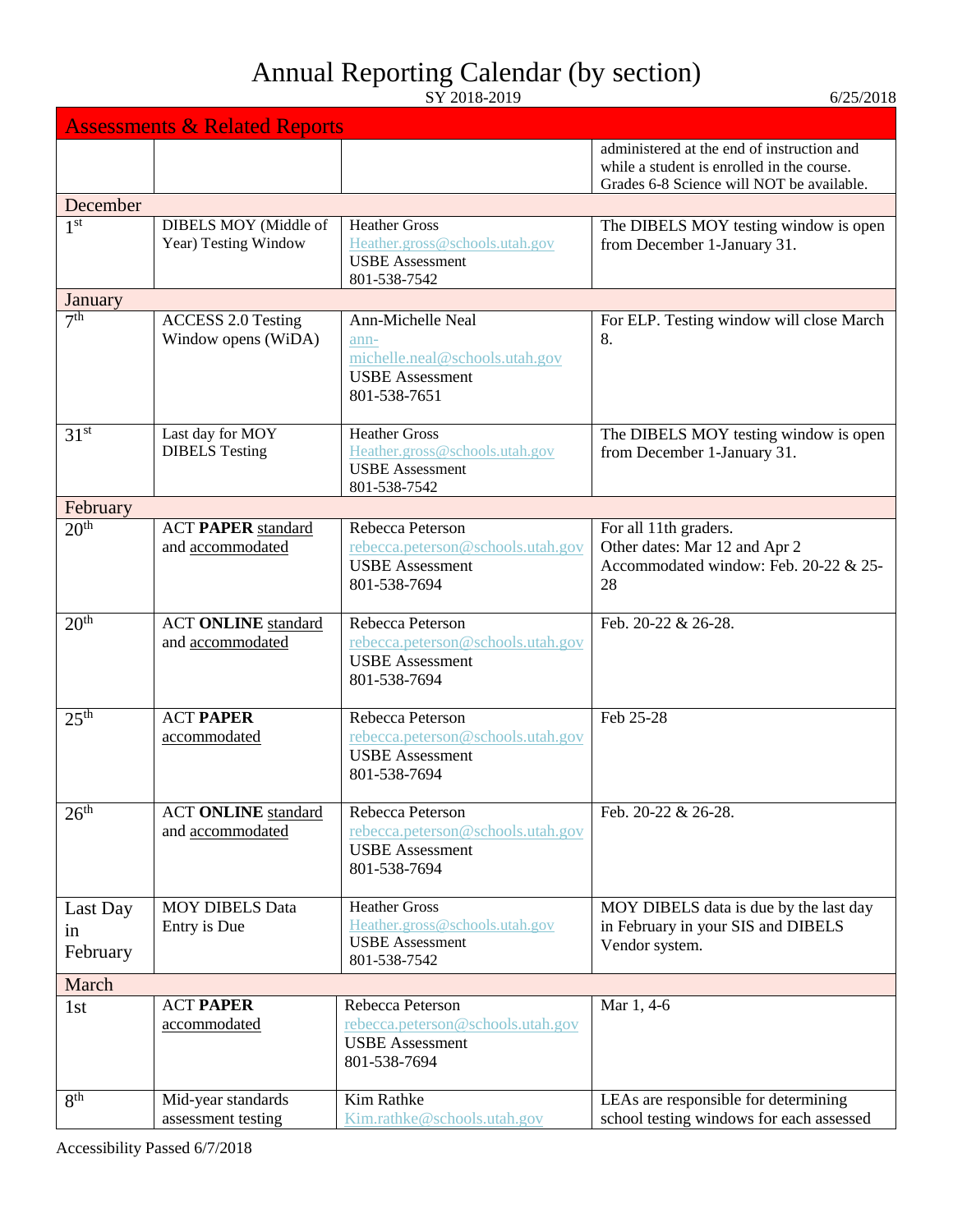|                                           | <b>Assessments &amp; Related Reports</b>                                                                                             |                                                                                                      |                                                                                                                                                                                                                                                                                                          |  |
|-------------------------------------------|--------------------------------------------------------------------------------------------------------------------------------------|------------------------------------------------------------------------------------------------------|----------------------------------------------------------------------------------------------------------------------------------------------------------------------------------------------------------------------------------------------------------------------------------------------------------|--|
|                                           | window closes for<br>Summative and Interim<br>assessments.<br><b>Benchmark</b> assessments<br>are available.                         | <b>USBE</b> Assessment<br>801-538-7876                                                               | course (R277-404). Standards assessments<br>must be administered at the end of<br>instruction and while a student is enrolled<br>in the course.                                                                                                                                                          |  |
| 8 <sup>th</sup>                           | ACCESS 2.0 testing<br>window closes                                                                                                  | Ann-Michelle Neal ann-<br>michelle.neal@schools.utah.gov<br><b>USBE</b> Assessment<br>801-538-7651   | For ELP.                                                                                                                                                                                                                                                                                                 |  |
| $12^{th}$                                 | <b>ACT PAPER standard</b><br>and accommodated                                                                                        | Rebecca Peterson<br>rebecca.peterson@schools.utah.gov<br><b>USBE</b> Assessment<br>801-538-7694      | For all 11th graders.<br>Other dates: Feb 20 and Apr 2<br>Accommodated window: Mar. 12-15, 18                                                                                                                                                                                                            |  |
| 19 <sup>th</sup>                          | <b>Spring Standards</b><br>Assessment testing<br>window opens<br>[Benchmark* (optional)<br>& Summative $-$ Interim<br>not available] | Kim Rathke<br>kim.rathke@schools.utah.gov<br><b>USBE</b> Assessment<br>$(801)$ 538-7871              | LEAs are responsible for determining<br>school testing windows for each assessed<br>course (R277-404). Assessments must be<br>administered at the end of instruction and<br>while a student is enrolled in the course.<br>Window closes June 17.<br>*Science 6-8 will not be available for<br>benchmarks |  |
| 25 <sup>th</sup>                          | <b>Utah Aspire Plus</b><br>Assessment testing<br>window opens                                                                        | Rebecca Peterson<br>rebecca.peterson@schools.utah.gov<br><b>USBE</b> Assessment<br>801-538-7694      | For 9-10 graders, English, Reading,<br>Mathematics, and Science.<br>Closes May 17                                                                                                                                                                                                                        |  |
| April                                     |                                                                                                                                      |                                                                                                      |                                                                                                                                                                                                                                                                                                          |  |
| $2^{\overline{\text{nd}}}$                | <b>ACT PAPER standard</b><br>and accommodated                                                                                        | Rebecca Peterson<br>rebecca.peterson@schools.utah.gov<br><b>USBE</b> Assessment<br>801-538-7694      | For all 11th graders.<br>Other dates: Feb 20 and Mar 12<br>Accommodated window: Apr. 2-5, 8                                                                                                                                                                                                              |  |
| Middle of<br>April                        | DIBELS EOY (End of<br>Year) Testing Window                                                                                           | <b>Heather Gross</b><br>Heather.gross@schools.utah.gov<br><b>USBE</b> Assessment<br>801-538-7542     | The DIBELS EOY testing window is open<br>from mid-April-June 15 <sup>th</sup> .                                                                                                                                                                                                                          |  |
| April<br>(exact<br>date varies<br>by LEA) | <b>KEEP Exit Assessment</b><br><b>Testing Window</b>                                                                                 | Liz Williams<br>liz.williams@schools.utah.gov<br><b>USBE Kindergarten Specialist</b><br>801-538-7721 | The KEEP Exit testing window is the last 4<br>weeks of kindergarten.                                                                                                                                                                                                                                     |  |
| May                                       |                                                                                                                                      |                                                                                                      |                                                                                                                                                                                                                                                                                                          |  |
| 17 <sup>th</sup>                          | <b>Utah Aspire Plus</b><br>Assessment testing<br>window closes                                                                       | Rebecca Peterson<br>rebecca.peterson@schools.utah.gov<br><b>USBE</b> Assessment<br>801-538-7694      | For 9-10 graders, English, Reading,<br>Mathematics, and Science.<br>Opens March 25                                                                                                                                                                                                                       |  |
| May<br>(exact                             | <b>KEEP Exit Assessment</b><br><b>Testing Window</b>                                                                                 | Liz Williams<br>liz.williams@schools.utah.gov<br><b>USBE Kindergarten Specialist</b>                 | The KEEP Exit testing window is the last 4<br>weeks of kindergarten.                                                                                                                                                                                                                                     |  |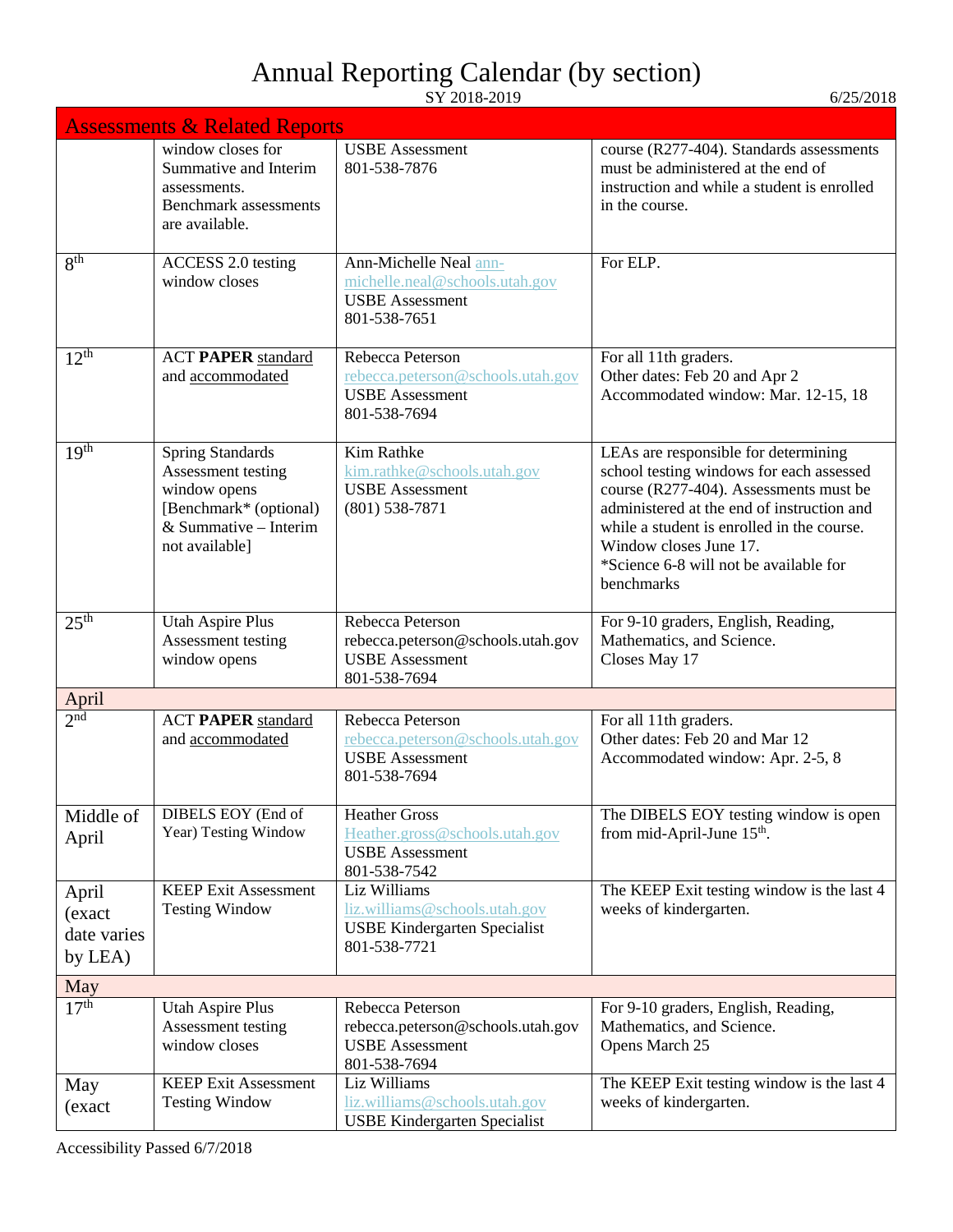|                  | <b>Assessments &amp; Related Reports</b>                       |                                                                                                      |                                                                                                                                                                                                                        |  |
|------------------|----------------------------------------------------------------|------------------------------------------------------------------------------------------------------|------------------------------------------------------------------------------------------------------------------------------------------------------------------------------------------------------------------------|--|
| date varies      |                                                                | 801-538-7721                                                                                         |                                                                                                                                                                                                                        |  |
| by LEA)          |                                                                |                                                                                                      |                                                                                                                                                                                                                        |  |
| June             |                                                                |                                                                                                      |                                                                                                                                                                                                                        |  |
| 15 <sup>th</sup> | Last day for EOY DIBELS<br>Testing                             | <b>Heather Gross</b><br>Heather.gross@schools.utah.gov<br><b>USBE</b> Assessment<br>801-538-7542     | The DIBELS EOY testing window is open<br>from mid-April-June 15 <sup>th</sup> .                                                                                                                                        |  |
| 15 <sub>th</sub> | <b>KEEP Exit Data is Due</b>                                   | Liz Williams<br>liz.williams@schools.utah.gov<br><b>USBE Kindergarten Specialist</b><br>801-538-7721 | The KEEP Exit data is due in the Data<br>Gateway by June 15 <sup>th</sup> .                                                                                                                                            |  |
| 15 <sup>th</sup> | <b>Spring Standards</b><br>Assessment testing<br>window closes | Kim Rathke<br>kim.rathke@schools.utah.gov<br><b>USBE</b> Assessment<br>$(801)$ 538-7876              | LEAs are responsible for determining<br>school testing windows for each assessed<br>course (R277-404). Assessments must be<br>administered at the end of instruction and<br>while a student is enrolled in the course. |  |
| 30 <sup>th</sup> | <b>EOY DIBELS Data Entry</b><br>is Due                         | <b>Heather Gross</b><br>Heather.gross@schools.utah.gov<br><b>USBE</b> Assessment<br>801-538-7542     | EOY DIBELS data is due by June 30th in<br>your SIS and DIBELS Vendor system.                                                                                                                                           |  |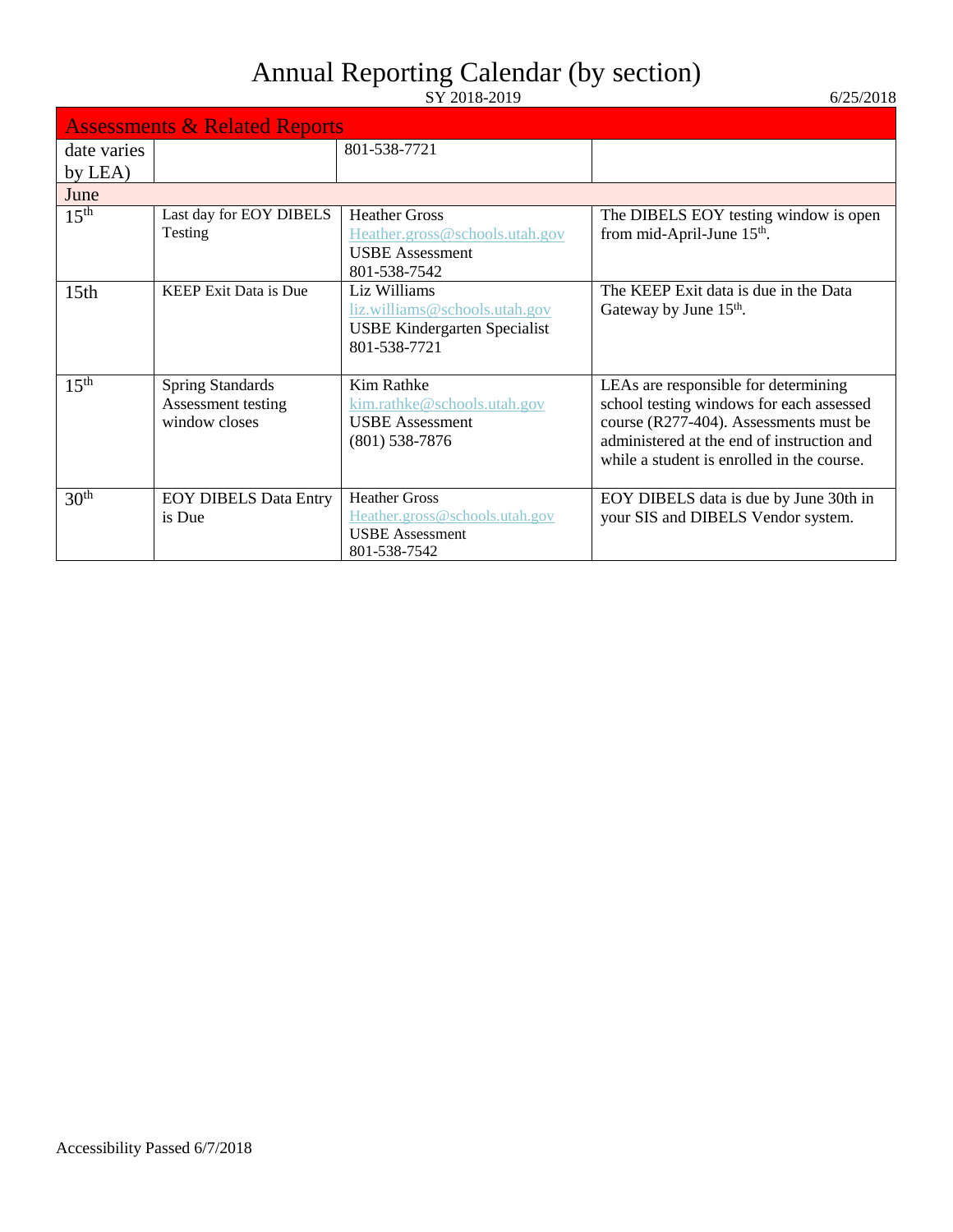<span id="page-23-0"></span>

| <b>Health Related Reports</b> |                                                   |                                                                                                                                        |                                                                                                                                                                                                                      |
|-------------------------------|---------------------------------------------------|----------------------------------------------------------------------------------------------------------------------------------------|----------------------------------------------------------------------------------------------------------------------------------------------------------------------------------------------------------------------|
| <b>Due Date</b>               | <b>Report</b>                                     | <b>Contact</b>                                                                                                                         | <b>Notes</b>                                                                                                                                                                                                         |
| July                          |                                                   |                                                                                                                                        |                                                                                                                                                                                                                      |
|                               |                                                   |                                                                                                                                        |                                                                                                                                                                                                                      |
| August                        |                                                   |                                                                                                                                        |                                                                                                                                                                                                                      |
|                               |                                                   |                                                                                                                                        |                                                                                                                                                                                                                      |
| September                     |                                                   |                                                                                                                                        |                                                                                                                                                                                                                      |
|                               | Vision Screening                                  | Scot Wells<br>swells@utah.gov<br>The Division of Services for the<br><b>Blind and Visually Impaired</b><br>(DSBVI)<br>801-323-4343     | Vision Screening should start at the end of<br>September, though the earlier in the school<br>year the better.<br>Vision reports need to be completed by June<br>15th or before school ends for that school<br>year. |
| October                       |                                                   |                                                                                                                                        |                                                                                                                                                                                                                      |
|                               | Vision Screening                                  | Scot Wells<br>swells@utah.gov<br>The Division of Services for the<br><b>Blind and Visually Impaired</b><br>(DSBVI)<br>801-323-4343     | Vision Screening should start at the end of<br>September, though the earlier in the school<br>year the better.<br>Vision reports need to be completed by June<br>15th or before school ends for that school<br>year. |
| November                      |                                                   |                                                                                                                                        |                                                                                                                                                                                                                      |
| 30 <sup>th</sup>              | <b>Immunization Status</b><br>Report              | Nasrin Zandkarimi<br>nzandkar@utah.gov<br>Utah Department of Health<br>$(801)$ 538-9450                                                | Report submitted online. Note: Schools<br>may need to submit a report in June for<br>"Conditional Admission" students or if they<br>were "Out of Compliance".                                                        |
| December - May                |                                                   |                                                                                                                                        |                                                                                                                                                                                                                      |
|                               |                                                   |                                                                                                                                        |                                                                                                                                                                                                                      |
| June                          |                                                   |                                                                                                                                        |                                                                                                                                                                                                                      |
| 15 <sup>th</sup>              | <b>Immunization Status</b><br><b>Final Report</b> | Nasrin Zandkarimi<br><b>Utah Department of Health</b><br>$(801)$ 538-9450                                                              | Report ONLY if your Nov 30 report<br>included students who were "Conditional<br>Admission" or "Out of Compliance".                                                                                                   |
| 15 <sup>th</sup>              | <b>Vision Reports</b>                             | Scot Wells<br>swells@utah.gov<br>The Division of Services for the<br><b>Blind and Visually Impaired</b><br>(DSBVI)<br>$(801)$ 323-4343 | Due on the 15th or before the school ends<br>for the school year.<br>Add reports through at olderblind.com                                                                                                           |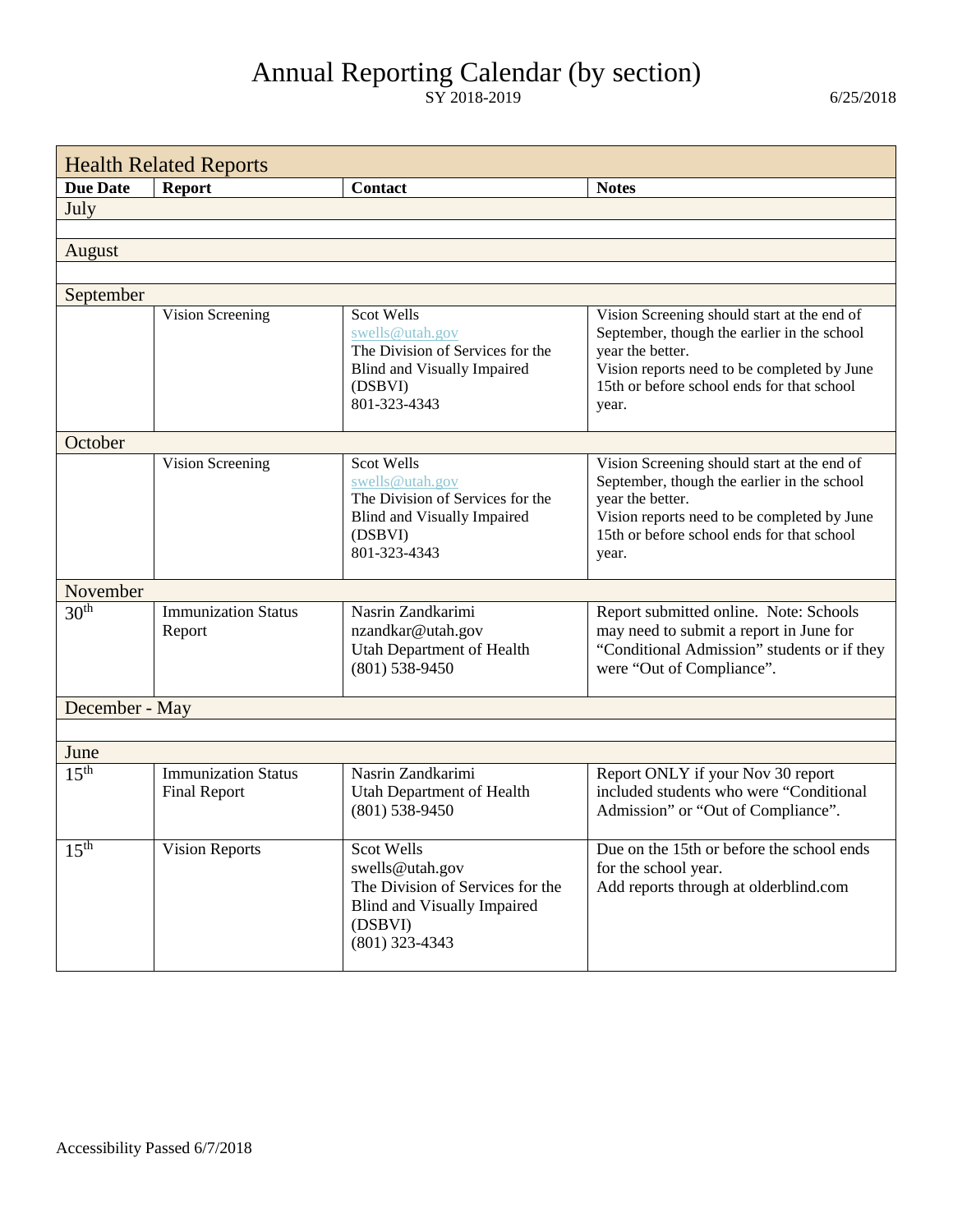<span id="page-24-0"></span>

| CTE, Miscellaneous, School Land Trust, & SCSB Reports |             |                                                                                                                                         |                                                                                                  |                                                                                                  |  |  |  |
|-------------------------------------------------------|-------------|-----------------------------------------------------------------------------------------------------------------------------------------|--------------------------------------------------------------------------------------------------|--------------------------------------------------------------------------------------------------|--|--|--|
| <b>Due</b><br><b>Date</b>                             | For         | <b>Report</b>                                                                                                                           | <b>Contact</b>                                                                                   | <b>Notes</b>                                                                                     |  |  |  |
| July                                                  |             |                                                                                                                                         |                                                                                                  |                                                                                                  |  |  |  |
|                                                       |             |                                                                                                                                         |                                                                                                  |                                                                                                  |  |  |  |
| August                                                |             |                                                                                                                                         |                                                                                                  |                                                                                                  |  |  |  |
| 15 <sup>th</sup>                                      |             | <b>Drivers</b><br>Education<br>Bi-annual<br>report                                                                                      | Caren Johnson<br>caren.johnson@schools.utah.gov<br><b>USBE</b><br>801-538-7773                   | Form is emailed to all LEAs with programs.                                                       |  |  |  |
| September                                             |             |                                                                                                                                         |                                                                                                  |                                                                                                  |  |  |  |
|                                                       |             |                                                                                                                                         |                                                                                                  |                                                                                                  |  |  |  |
| October                                               |             |                                                                                                                                         |                                                                                                  |                                                                                                  |  |  |  |
| 1 <sup>st</sup>                                       | LAND        | School<br><b>LAND</b><br>Trust<br>Funding<br>Report                                                                                     | Karen Rupp<br>karen.rupp@schools.utah.gov<br><b>USBE School Children's Trust</b><br>801-538-7764 | Enter School LAND Trust expenditures on website -<br>www.schoollandtrust.org                     |  |  |  |
| 20 <sup>th</sup>                                      | <b>LAND</b> | School<br><b>LAND</b><br><b>Trust</b><br>Committee<br>Membership<br>Form,<br>Principal<br>Assurance<br>Form, and<br><b>Final Report</b> | Karen Rupp<br>karen.rupp@schools.utah.gov<br><b>USBE School Children's Trust</b><br>801-538-7764 | <b>School LAND Trust webpage</b>                                                                 |  |  |  |
| 31st                                                  |             | Charter<br>School<br>Certificate<br>of<br>Compliance<br>with Fee<br>Waivers                                                             | Cybil Child<br>Cybil.child@schools.utah.gov<br><b>USBE</b><br>801-538-7830                       | Compliance form and various fee related resources can<br>be found: USBE Policy Resources Webpage |  |  |  |
| November                                              |             |                                                                                                                                         |                                                                                                  |                                                                                                  |  |  |  |
|                                                       |             |                                                                                                                                         |                                                                                                  |                                                                                                  |  |  |  |
| December                                              |             |                                                                                                                                         |                                                                                                  |                                                                                                  |  |  |  |
|                                                       |             |                                                                                                                                         |                                                                                                  |                                                                                                  |  |  |  |
| January                                               |             |                                                                                                                                         |                                                                                                  |                                                                                                  |  |  |  |
| 15 <sup>th</sup>                                      |             | <b>Drivers</b><br>Education<br>Bi-annual<br>report                                                                                      | Caren Johnson<br>caren.johnson@schools.utah.gov<br><b>USBE</b><br>801-538-7773                   | Form is emailed to all LEAs with programs.                                                       |  |  |  |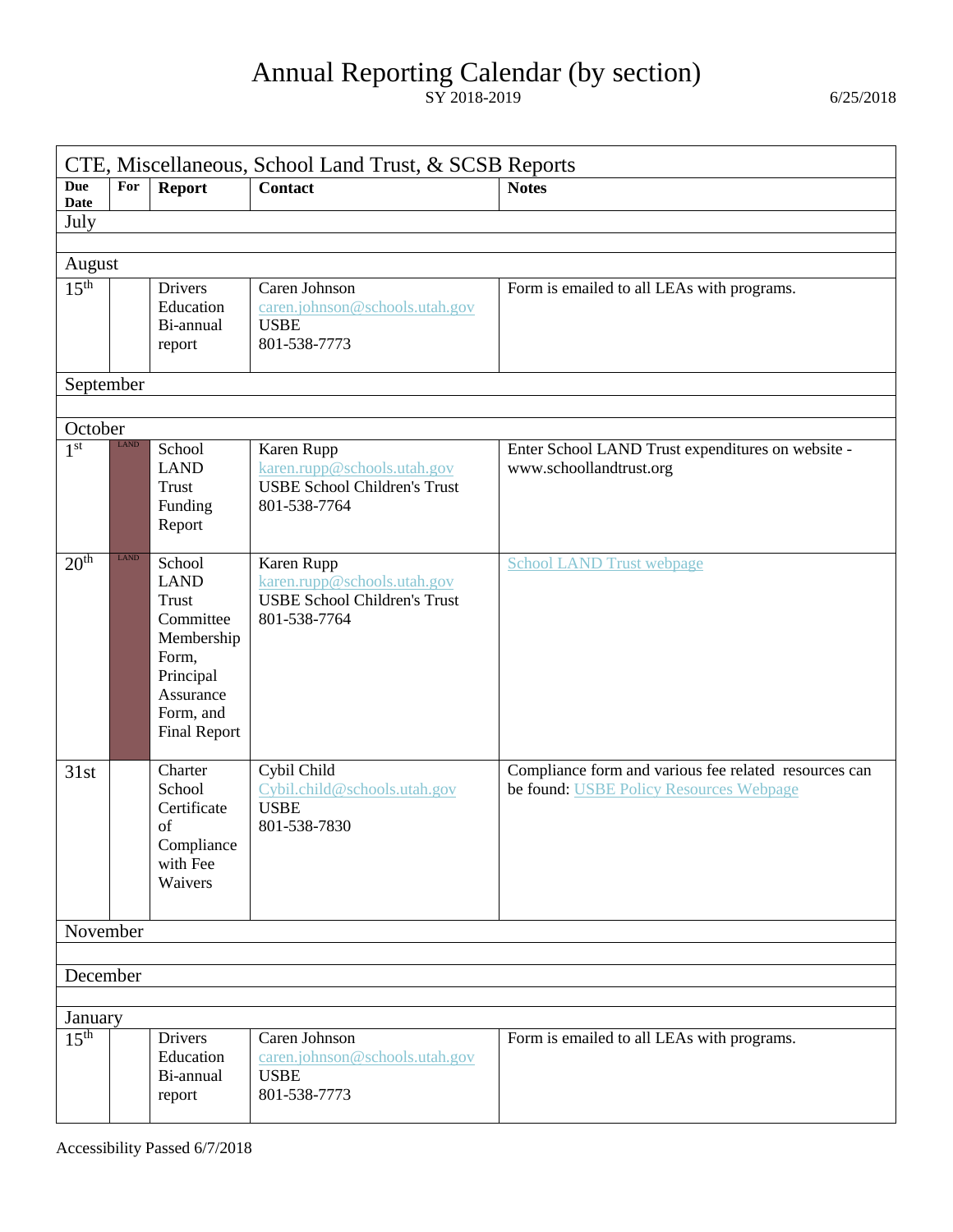#### CTE, Miscellaneous, School Land Trust, & SCSB Reports

#### February

#### March

| April            |             |                                                                                                                 |                                                                                                                    |                                                                                                                                                                                                                                                                                                                                                                                                                                                                                                                                                                                                                                                                                                                                                                                                                                     |  |  |
|------------------|-------------|-----------------------------------------------------------------------------------------------------------------|--------------------------------------------------------------------------------------------------------------------|-------------------------------------------------------------------------------------------------------------------------------------------------------------------------------------------------------------------------------------------------------------------------------------------------------------------------------------------------------------------------------------------------------------------------------------------------------------------------------------------------------------------------------------------------------------------------------------------------------------------------------------------------------------------------------------------------------------------------------------------------------------------------------------------------------------------------------------|--|--|
| 1 <sup>st</sup>  | LAND        | Progress<br>Report                                                                                              | Karen Rupp<br>karen.rupp@schools.utah.gov<br><b>USBE School Children's Trust</b><br>801-538-7764                   | Plan submitted online at the School LAND Trust<br>webpage                                                                                                                                                                                                                                                                                                                                                                                                                                                                                                                                                                                                                                                                                                                                                                           |  |  |
| 1 <sup>st</sup>  | <b>LAND</b> | School<br><b>LAND</b><br><b>Trust Plan</b>                                                                      | Karen Rupp<br>karen.rupp@schools.utah.gov<br><b>USBE School Children's Trust</b><br>801-538-7764                   | Plan submitted online at the School LAND Trust<br>webpage                                                                                                                                                                                                                                                                                                                                                                                                                                                                                                                                                                                                                                                                                                                                                                           |  |  |
| 30 <sup>th</sup> | <b>SCSB</b> | Monthly<br>report to<br>school<br>districts<br>(required of<br>new and<br>expanding<br>schools)                 | Rabecca Cisneros<br>rabecca.cisneros@schools.utah.gov<br><b>SCSB</b> Office<br>801-538-7990                        | Reports submitted to affected school districts. Reports<br>must contain the aggregate numbers of new students,<br>sorted by their resident school and grade level, who have<br>accepted enrollment.                                                                                                                                                                                                                                                                                                                                                                                                                                                                                                                                                                                                                                 |  |  |
| May              |             |                                                                                                                 |                                                                                                                    |                                                                                                                                                                                                                                                                                                                                                                                                                                                                                                                                                                                                                                                                                                                                                                                                                                     |  |  |
| 30 <sup>th</sup> | <b>SCSB</b> | Monthly<br>report to<br>school<br>districts<br>(required of<br>new and<br>expanding<br>schools)                 | Rabecca Cisneros<br>rabecca.cisneros@schools.utah.gov<br><b>SCSB</b> Office<br>801-538-7990                        | Reports submitted to affected school districts. Reports<br>must contain the aggregate numbers of new students,<br>sorted by their resident school and grade level, who have<br>accepted enrollment.                                                                                                                                                                                                                                                                                                                                                                                                                                                                                                                                                                                                                                 |  |  |
| June             |             |                                                                                                                 |                                                                                                                    |                                                                                                                                                                                                                                                                                                                                                                                                                                                                                                                                                                                                                                                                                                                                                                                                                                     |  |  |
| 1 <sup>st</sup>  | <b>CTE</b>  | Funding<br>Application<br>for the<br>College and<br>Career<br>Awareness<br>course and<br>End of Year<br>Summary | <b>Ashley Higgs</b><br>Ashley.higgs@schools.utah.gov<br><b>USBE Career Technology</b><br>Education<br>801-538-7594 | The Funding Application for the upcoming FY<br>(completed by CTE Directors) and the End of Year<br>Summary for the current SY (completed by teams and<br>send to CTE Director for signature) forms are on the<br>College & Career Awareness website under<br>"Accountability Forms":<br>https://www.schools.utah.gov/cte/awareness/forms<br>The Funding Application can be found also on the CTE<br>Funding page under "State". The Legislative Estimates<br>for the proposed budgets are shown there under<br>"Allocation Tables"; "State Allocation Tables", "FY#,<br>College and Career Awareness Allocation Table":<br>http://www.schools.utah.gov/CTE/funding/State.aspx<br>Funding Applications are sent through Adobe Acrobat or<br>Adobe Acrobat DC using the Submit Form button located<br>in the upper-right hand corner. |  |  |